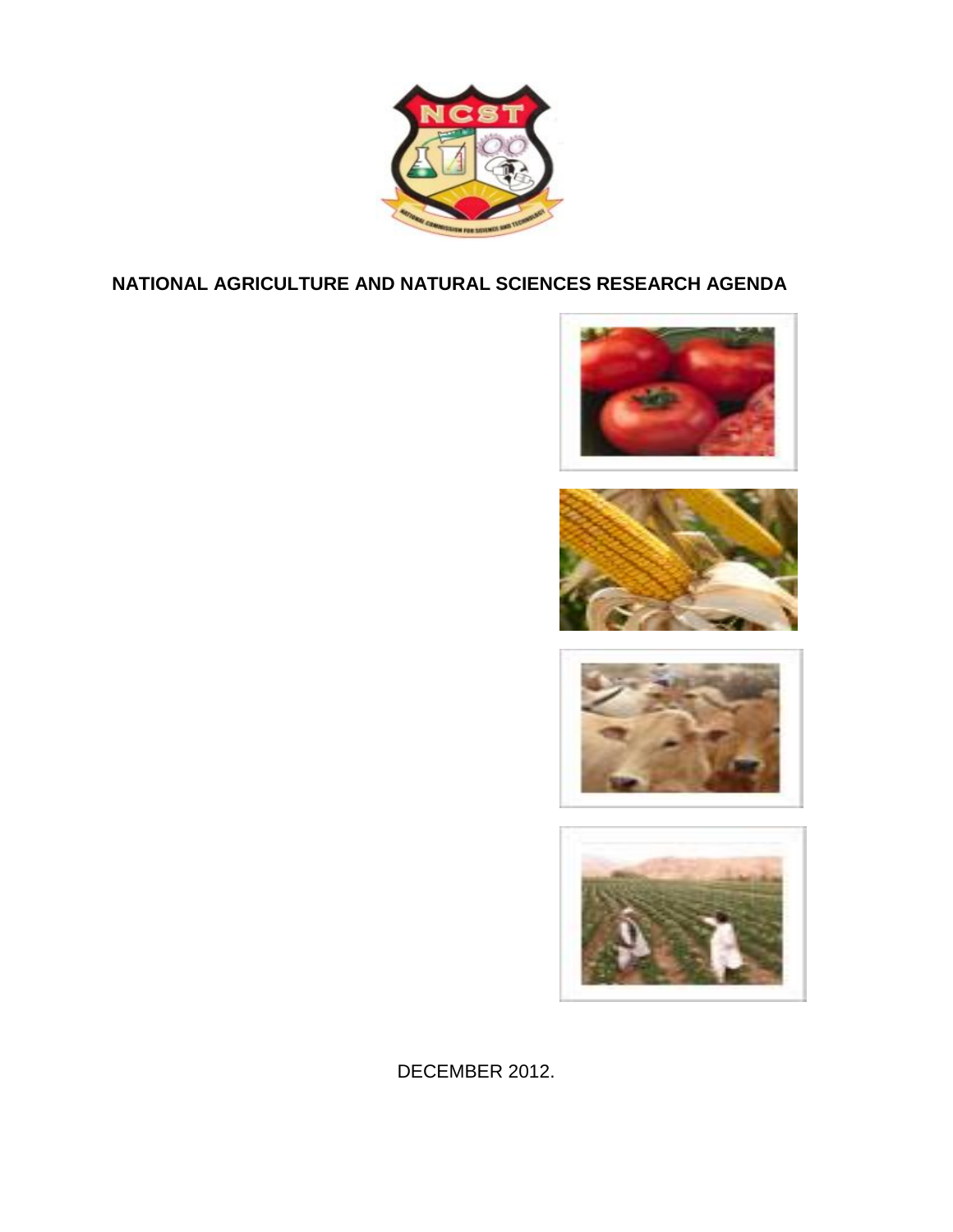**TABLE OF CONTENTS**

|                                   |     | <b>Table of Contents</b>                                  | ii.                     |  |
|-----------------------------------|-----|-----------------------------------------------------------|-------------------------|--|
| <b>Acronyms and Abbreviations</b> |     |                                                           |                         |  |
| <b>Preface</b>                    |     |                                                           |                         |  |
| Acknowledgement                   |     |                                                           |                         |  |
| 1.0                               |     | <b>BACKGROUND</b><br>1                                    |                         |  |
| 2.0                               |     | <b>INTRODUCTION</b><br>1                                  |                         |  |
| 3.0                               |     | <b>GOAL AND OBJECTIVES OF THE NANSRA</b>                  | $\mathbf{2}$            |  |
|                                   | 3.1 | Goal                                                      | $\mathbf{2}$            |  |
|                                   | 3.2 | <b>Objectives</b>                                         | $\overline{2}$          |  |
| 4.0                               |     | <b>GUIDING PRINCIPLES</b>                                 |                         |  |
|                                   | 4.1 | <b>Political will and commitment</b>                      | 3                       |  |
|                                   | 4.2 | Value and demand driven research                          | 3                       |  |
|                                   | 4.3 | <b>Ethics, Human Rights and law</b>                       | 3                       |  |
|                                   | 4.4 | <b>Public and Private Partnerships and Collaborations</b> | 3                       |  |
|                                   | 4.5 | <b>Multidisciplinarity and Complementarity</b>            | 4                       |  |
|                                   | 4.6 | <b>Intellectual Property Rights</b>                       | 4                       |  |
| 5.0                               |     | <b>METHODOLOGY</b>                                        |                         |  |
|                                   |     | 5.1 Approach and process                                  | A                       |  |
| 6.0                               |     | <b>RESEARCH AREAS</b>                                     |                         |  |
|                                   | 6.1 | <b>Crop production</b>                                    | 6                       |  |
|                                   | 6.2 | <b>Crop value addition</b>                                | 6                       |  |
|                                   | 6.3 | <b>Crop diversification</b>                               | $\overline{7}$          |  |
|                                   | 6.4 | <b>Germplasm conservation</b>                             | $\overline{\mathbf{7}}$ |  |
|                                   | 6.5 | <b>Livestock production</b>                               | 8                       |  |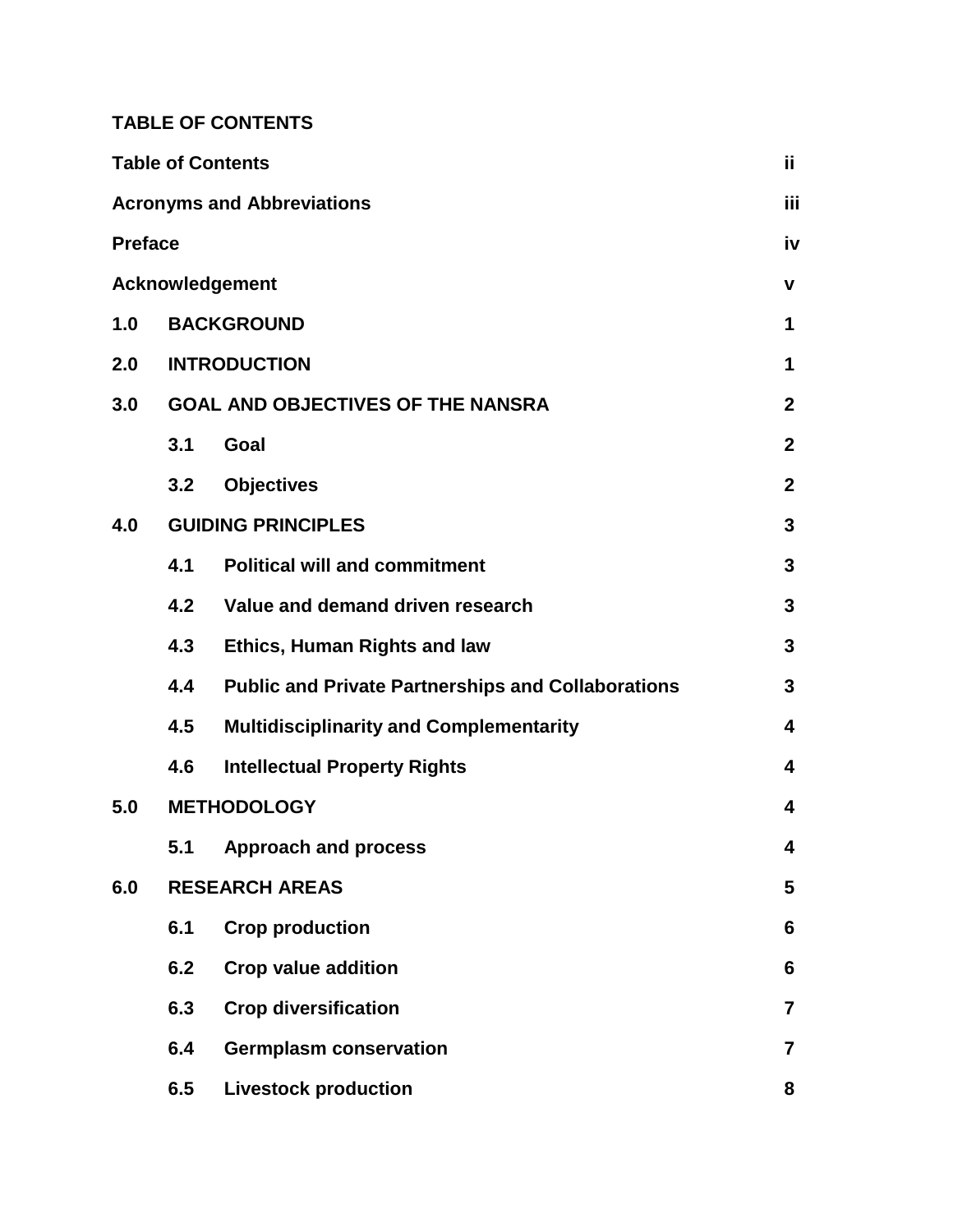|      | 6.6                                            | Animal products and value addition                        | 8  |
|------|------------------------------------------------|-----------------------------------------------------------|----|
|      | 6.7                                            | Domestic and wild animal health                           | 9  |
|      | 6.8                                            | <b>Agricultural mechanization and farm implements</b>     | 10 |
|      | 6.9                                            | <b>Irrigation</b>                                         | 10 |
|      | 6.10                                           | <b>Biotechnology and Biosafety</b>                        | 11 |
|      | 6.11                                           | <b>Climate Change</b>                                     | 11 |
|      | 6.12                                           | <b>Aquaculture</b>                                        | 12 |
|      | 6.13                                           | <b>Fisheries</b>                                          | 12 |
|      | 6.14                                           | <b>Forestry</b>                                           | 13 |
|      | 6.15                                           | Soil                                                      | 14 |
|      |                                                | 6.16 Water resources                                      | 14 |
|      |                                                | <b>6.17 Environmental Pollution</b>                       | 15 |
|      | 6.18                                           | <b>Basic Sciences</b>                                     | 15 |
| 7.0  | <b>IMPLEMENTATION OF THE RESEARCH AGENDA</b>   |                                                           |    |
|      | 7.1                                            | <b>Stakeholders</b>                                       | 16 |
|      | 7.2                                            | <b>Coordinating structures</b>                            | 16 |
|      | 7.3                                            | <b>Capacity building, Transparency and accountability</b> | 16 |
| 8.0  | <b>FINANCING OF THE NANSRA</b>                 |                                                           |    |
|      | 8.1                                            | <b>Government funding</b>                                 | 17 |
|      | 8.2                                            | <b>Research Grant Scheme</b>                              | 17 |
|      | 8.3                                            | <b>Public, Private Partnerships</b>                       | 17 |
| 9.0  | <b>DISSEMINATION OF RESEARCH FINDINGS</b>      |                                                           | 18 |
| 10.0 | <b>MONITORING AND EVALUATION OF THE AGENDA</b> |                                                           | 18 |
|      | 10.1                                           | Tools for tracking adherence to the agenda                | 19 |
|      | 10.2                                           | Review of the agenda                                      | 19 |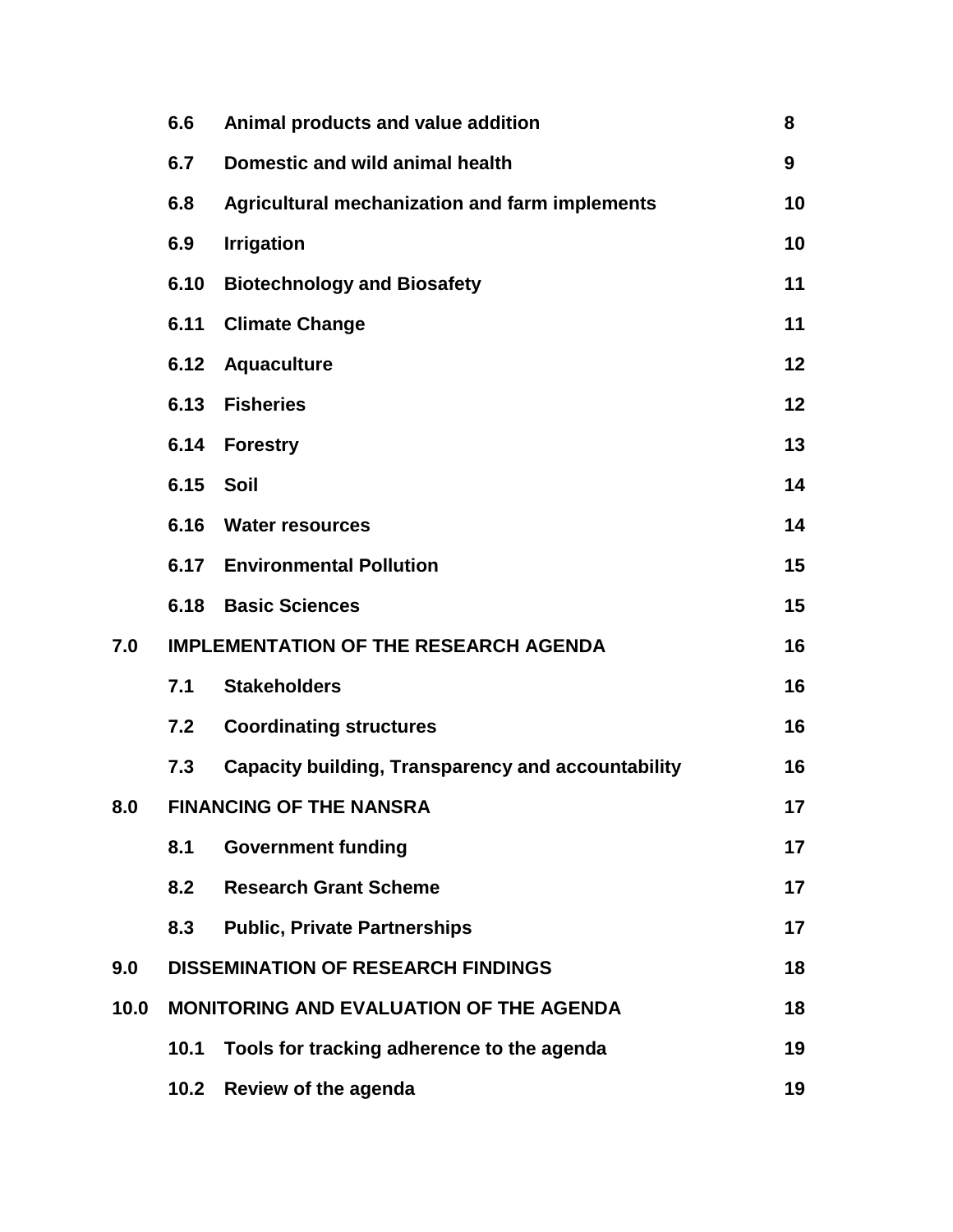## **10.3**

## **ACRONYMS AND ABBREVIATIONS**

| GoM            | Government of Republic of Malawi                                 |
|----------------|------------------------------------------------------------------|
| <b>GMO</b>     | <b>Genetically Modified Organisms</b>                            |
| <b>MDGs</b>    | <b>Millenium Development Goals</b>                               |
| <b>MGDS II</b> | <b>Malawi Growth Development Strategy II</b>                     |
| <b>NCST</b>    | National Commission for Science and Technology                   |
| <b>NANSRA</b>  | National Agriculture and Natural Sciences Research<br>Agenda     |
| <b>NGOs</b>    | Non-Governmental Organisations                                   |
| <b>INGOs</b>   | <b>International Non-Governmental Organisations</b>              |
| <b>NCANS</b>   | National Committee on Agriculture and Natural<br><b>Sciences</b> |
| <b>CDM</b>     | Clean Development Mechanism                                      |
| <b>GDP</b>     | <b>Gross Domestic Product</b>                                    |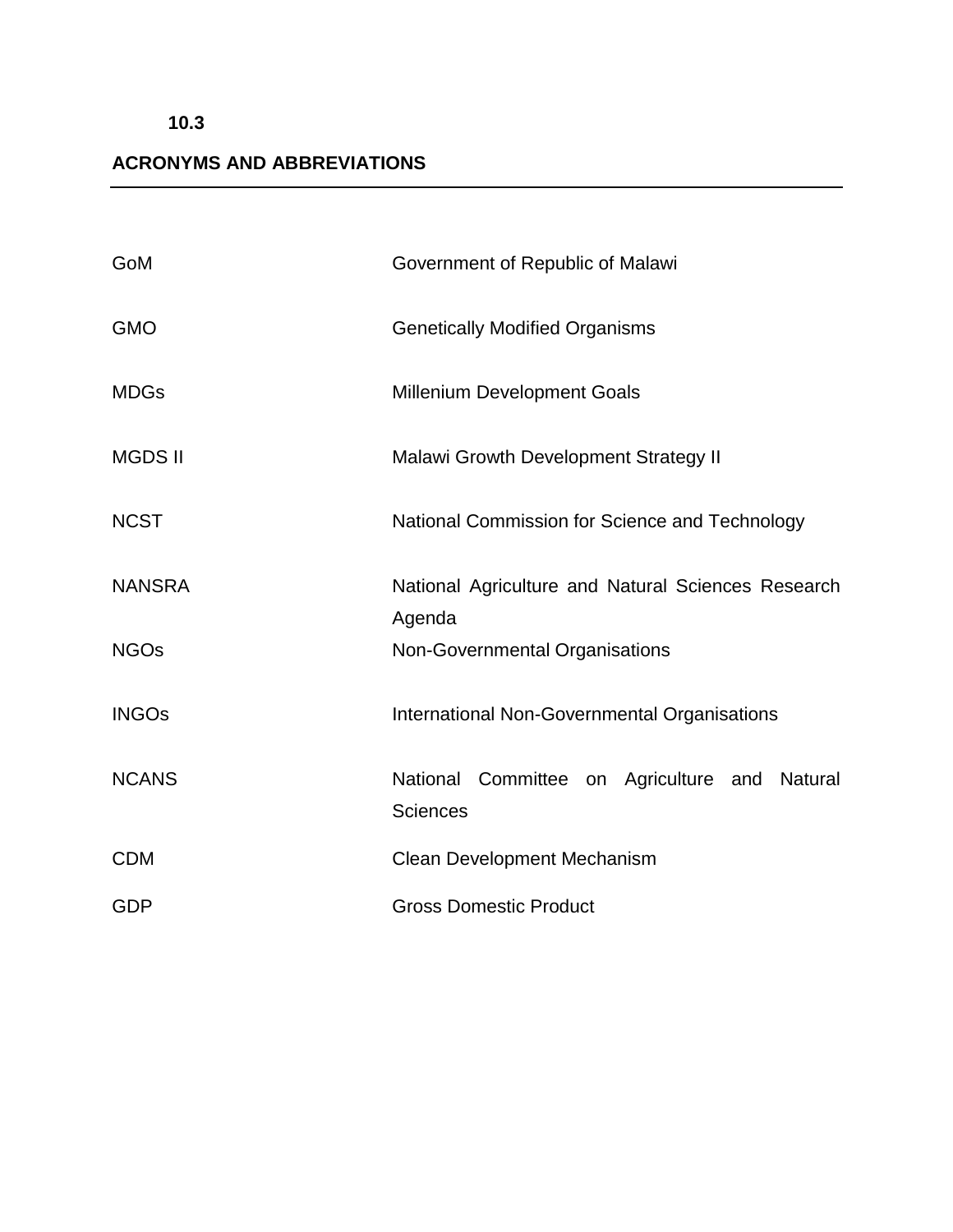#### **PREFACE**

The Government of the Republic of Malawi (GoM) subscribes and reaffirms its commitment to the philosophy and ideals of the internationally agreed development goals that include the Millennium Development Goals (MDGs). At a national level, Malawi has her own national development strategy called the Malawi Growth and Development Strategy II (MGDS II) that covers the period from 2011 to 2016. The MGDS II is, in essence, a conduit through which GoM advocates her commitment towards achieving the MDGs. The MGDS has targeted agriculture as the driver of economic growth and recognizes that food security is a pre-requisite for economic growth and wealth creation. At the same time it appreciates prudent use of natural resources for sustainable growth and development. Therefore, this research agenda offers a strategy for supporting priority activities in agriculture and food security, agroprocessing, green belt initiative, irrigation and water development, climate change, natural resources and environmental management, and land resources. Stakeholders agree that Malawi needs to increase its agricultural growth rate and sustainably use the natural resources if it is to significantly reduce poverty and lay the foundation for any kind of structural transformation that would benefit a large portion of the population now and in future.

This research agenda targets various research issues including: crop production; crop value addition; crop diversification; seed and germ-plasm conservation; livestock production; animal products and value addition; animal health; agricultural mechanization; irrigation; biotechnology; climate change; aquaculture; fisheries; forestry; soil; water resources; environmental pollution and basic sciences. These research priorities are aimed at achieving among other things: higher efficiency of soil nutrients and available rain water use efficiency which maintains and increases crops and fodder productivity; sustainable land management which emphasizes better land husbandry at farm level, including integrated soil management of both organic and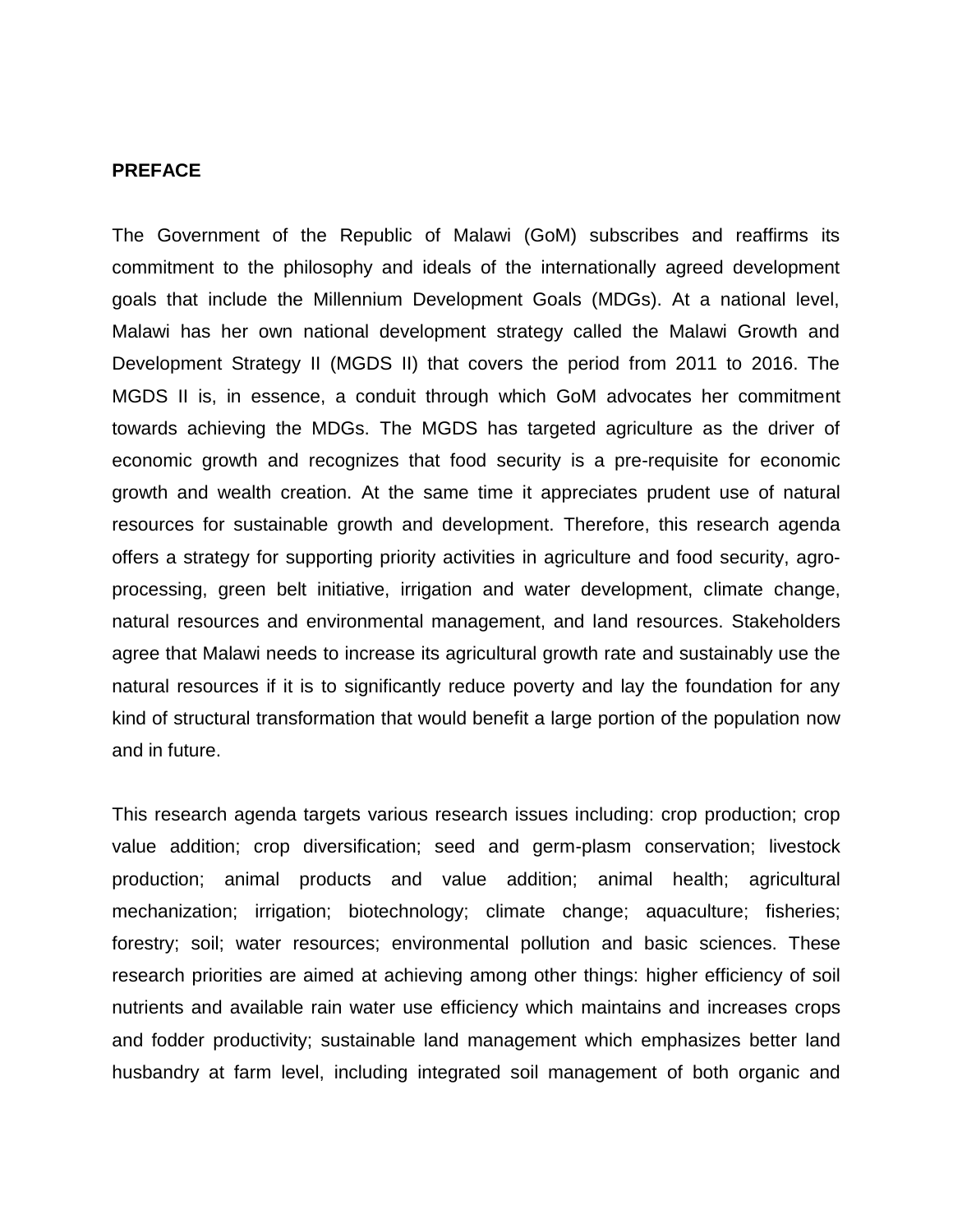inorganic nutrients; Adapted conservation agriculture practices which increase the soil, water and nutrient buffer capacity.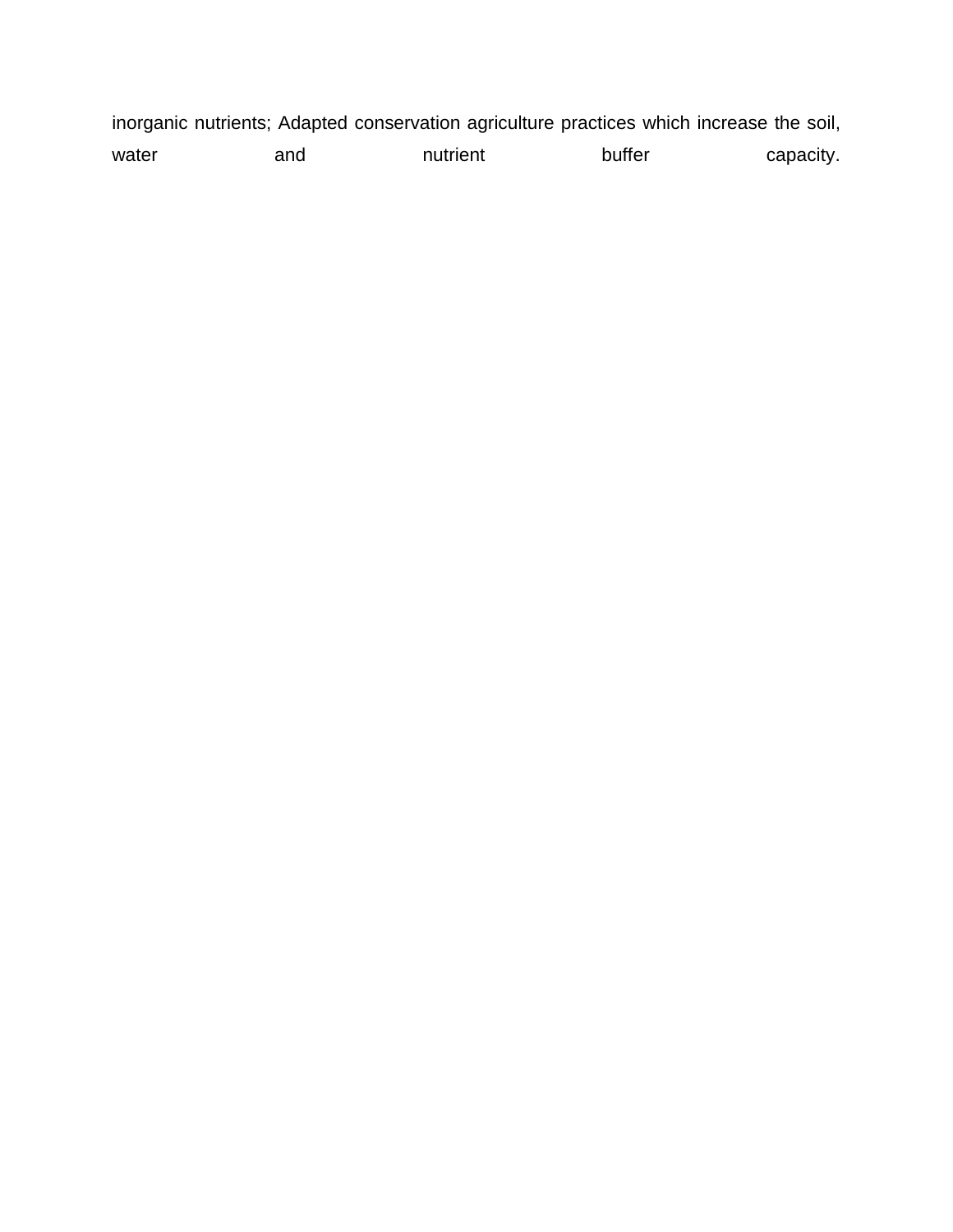#### **ACKNOWLEDGEMENT**

This National Agriculture and Natural Sciences Research Plan has been made possible with the generous support and contributions of our many stakeholders and individuals to whom acknowledgements are due. Most specifically, special thanks go to the following individuals who are members of the National Committee on Agriculture and Natural Sciences (NCANS) for their valuable contributions made: Dr. James Bokosi (Chairperson), Lilongwe University of Agriculture and Natural Resources (LUANAR); Dr. J. Mwatseteza (Vice chairperson), University of Malawi Chancellor College; Mrs F. Munthali, Agriculture Research and Extension Trust (ARET); Dr.Julius Chulu, Department of Animal health and Livestock development (DAHLD); Mr. Michael Nkosi, Mzuzu University; Mr. M. W Kumwenda, National Herbarium and Botanical Gardens (NHBG); Dr. Kamperewera, Environmental Affairs Department (EAD); Dr. Hastings Nyirenda, Tea Research Foundation of Central Africa; Dr. Mackson Banda, Department of Agriculture Research services (DARS); Mr. Henry utila, Forestry research Institute of Malawi (FRIM); Mr. G. Z. Kanyerere, Fisheries Research Unit.

The National Commission for Science and Technology wishes to acknowledge their great debt of gratitude as well to its Agriculture and Natural Sciences Section for spearheading and Coordinating all the activities which have resulted into the development of the research agenda. The members of the section include: Mr. L. J. Kampira, Chief Research services officer - Agriculture and Natural Sciences; Mr. B. J. Mkoko, Country Team Leader for Program for Biosafety systems (PBS); Mr. Y. Chimbalanga, Research services Officer for Agriculture Sciences; Mr. M. D. Tembo, Research Services Officer for Natural Sciences.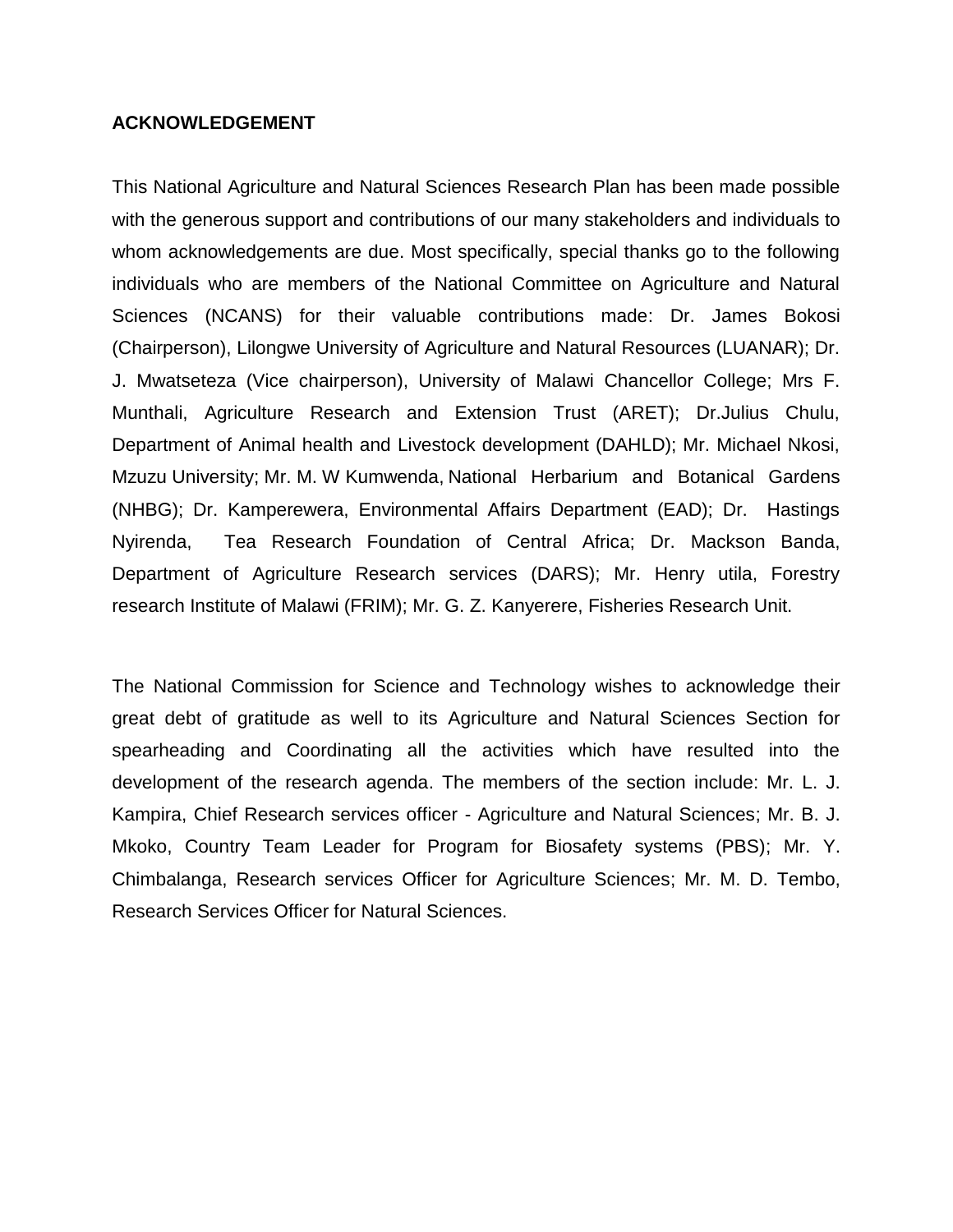#### **1.0 BACKGROUND**

The Government of Malawi (GoM) recognises the importance of agriculture and natural resources in the social economic development of Malawi. Agriculture sector remains the main driver of economic growth in Malawi. It employs about 80% of the total workforce, contributes over 80% to foreign exchange earnings, and approximately 35% of gross domestic product (GDP). The sector contributes significantly to national and household food security. It is therefore evident that investing in agriculture will foster economic growth and development and assist in attaining the aspirations of Malawians as stipulated in the country's vision 2020.

Natural resources form a principal source of social well-being and economic development in Malawi. However, these resources are under constant stress from unprecedented human, industrial and other development activities which if not properly managed might generate irreversible outcomes in the long-term. It is estimated that unsustainable natural resource use costs Malawi US\$ 191 million, or 3.5 % of GDP each year. These activities have resulted into a reduction in the proportion of land under forest cover from 41% in 1990 to 35% in 2008 (MDGs Annual Report, 2009). This is compounded by increased climate variations experienced in the form of prolonged dry spells, droughts, floods and temperature variability, which in turn has negatively affected the performance of sectors such as agriculture and natural resources.

#### **2.0 INTRODUCTION**

The conduct of research in Agriculture and Natural Sciences in Malawi dates back to pre-independence era. Since then, the need for agriculture and natural sciences research has been growing in order to inform policy makers and all stakeholders in the sector. Agriculture is key to food security, economic growth and wealth creation. The sector however, faces a number of challenges including over dependence on rain-fed farming, low absorption of improved technologies, poor support infrastructure,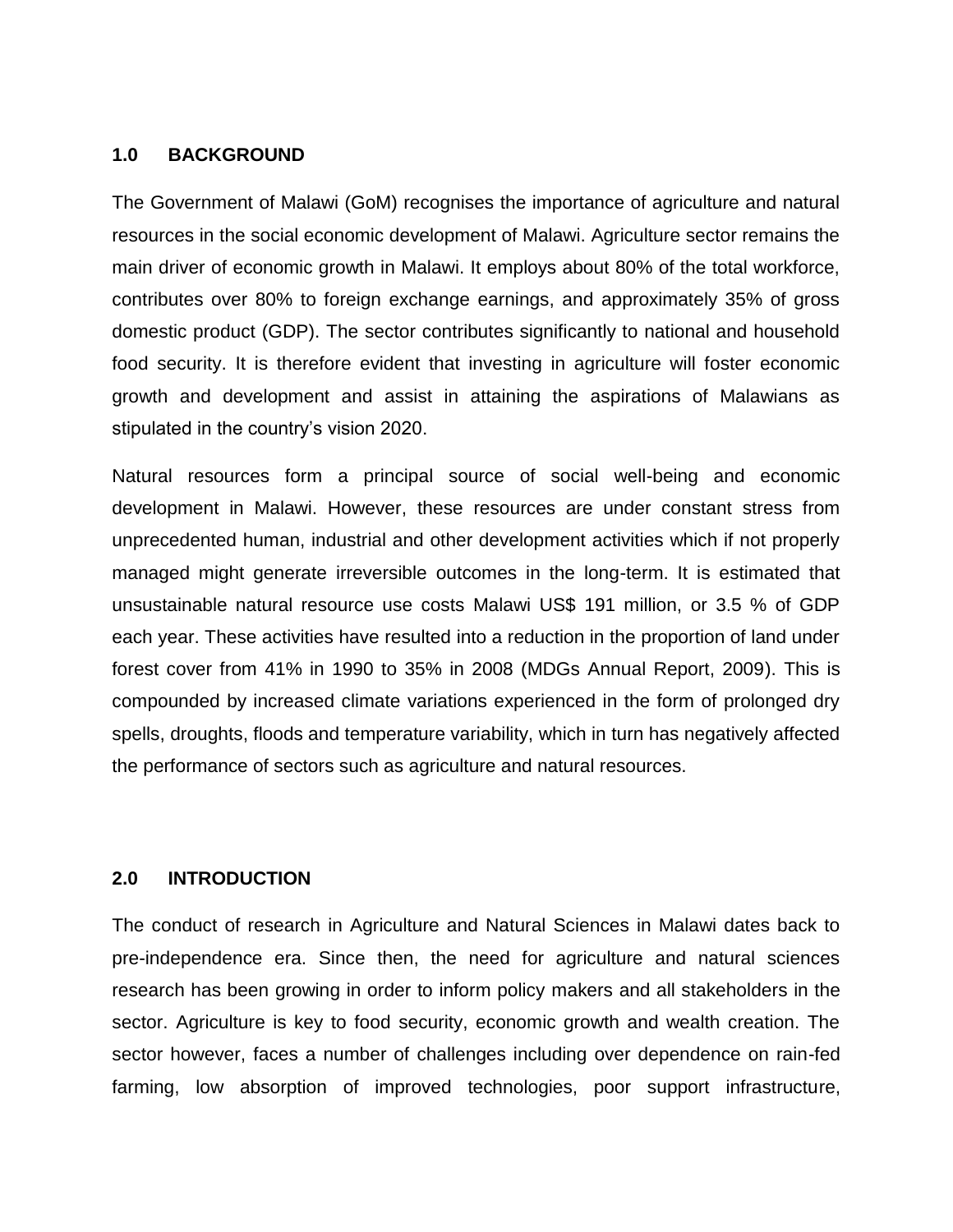inadequate markets, weak private sector participation, low level of irrigation development, and lack of investment in mechanization. Consequently, the goal is to increase agricultural productivity and diversification, and thereby increasing contribution to sustainable economic growth.

Increasing population growth, coupled with relatively high poverty levels have increased pressure on natural resources and have posed a challenge to the environment. Inadequate alternative livelihoods, unaffordable energy technologies and uncoordinated policies have exacerbated environmental degradation leading to negative social and economic consequences. Government will therefore endeavor to improve management and sustainable utilization of the environment and natural resources in order to achieve; reduced environmental and natural resources degradation and environmental pollution. Key strategies to achieve this include: improving coordination of environment and natural resource management programmes; promoting biodiversity conservation programmes; promoting development and implementation of Clean Development Mechanism (CDM) projects; promoting projects on waste management and air pollution control and other environmentally friendly technologies and practices.

# **3.0 GOAL AND OBJECTIVES OF THE NATIONAL AGRICULTURE AND NATURAL SCIENCES RESEARCH AGENDA**

#### **3.1 Goal**

The overall goal of the NANSRA is to guide researchers, policy makers, program implementers, academic institutions, development partners and other stakeholders on agriculture and natural sciences research priorities for Malawi.

#### **3.2 Specific Objectives**

The specific objectives of the agenda are to: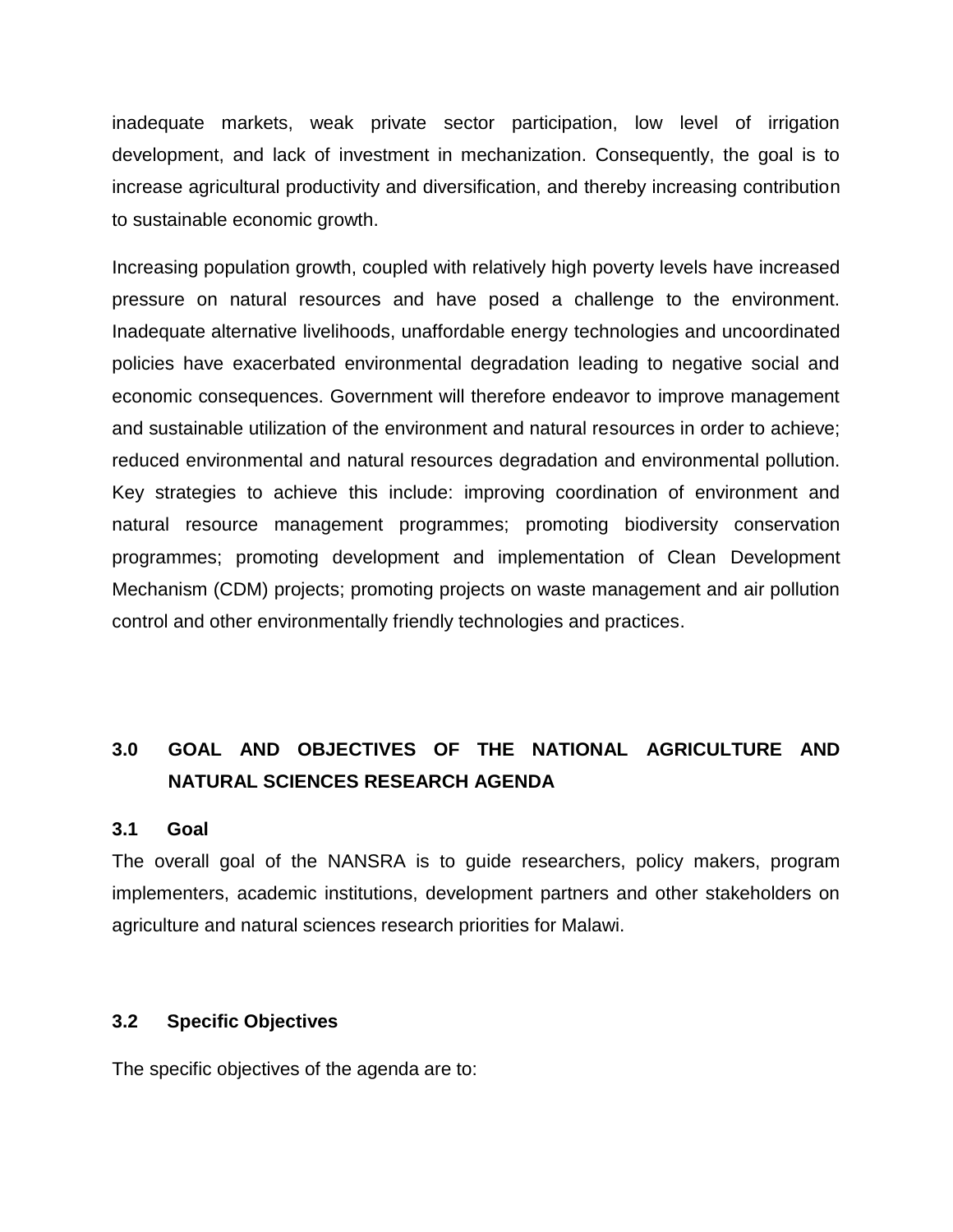- Promote the conduct of agriculture and natural science research response to the priority needs of Malawi.
- Facilitate the mobilization of resources for the conduct of locally relevant agriculture and natural sciences research
- Promote multidisciplinary and collaboration in the conduct of research
- Facilitate the coordination of agriculture and natural science research conducted by various stakeholders.
- Promote the strengthening of capacity for conducting research in Malawi.
- Facilitate translation of research findings into policy and practice

## **4.0 GUIDING PRINCIPLES**

The implementation of the NANSRA shall be guided by the following principles:

## **4.1 Political Will and Commitment**

Undertaking meaningful research that addresses priority needs of Malawi requires adequate resources available through political will at all levels.

## **4.2 Value and Demand Driven Research**

Stakeholders shall be encouraged to conduct research responsive to priority national agriculture and natural resources needs of Malawi.

## **4.3 Ethics, Human Rights and Law**

The dignity and rights of all research participants including vulnerable populations shall be promoted and protected as enshrined in the bioethics principles, constitution of the Republic of Malawi and all relevant Malawi laws, national policies, regulations and guidelines as well as in tandem with international treaties.

## **4.4 Networking, Public and Private Partnerships and Collaboration**

Concerted efforts and strategic partnerships with public and private research institutions and with a cross-section of other stakeholders shall be promoted.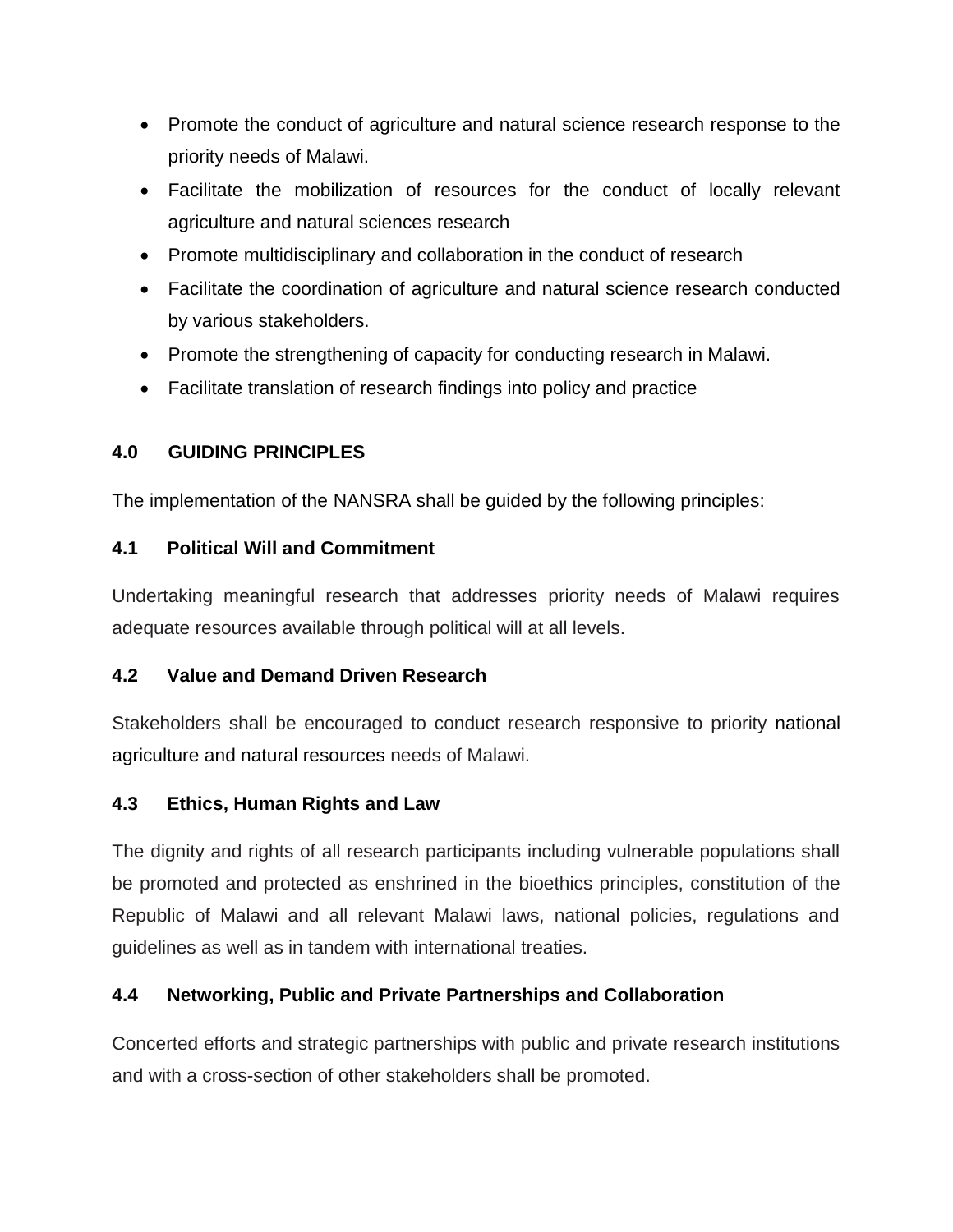#### **4.5 Multidisciplinarity and Complementarity**

Research studies that are multidisciplinary and/or complementary in nature shall be promoted to enhance skills transfer, optimal usage of resources, and translation of research findings into policy and programmes.

#### **4.6 Intellectual Property Rights**

The patenting of discoveries resulting from research is the protection of the investment made in research and ensures that these discoveries have the opportunity to reach the stream of commerce. Investments in intellectual property are returned to the public through products that benefit the public, increased employment, and individual and corporate taxes. However, it is recognised that there is inadequate awareness on the role of IP in most research and development institutions and the society at large. Further there is absence of the institutional technology transfer offices in the universities and research and development institutions to link researchers to industries, through technology negotiations and licensing. It is therefore, recommended that NCST should develop programmes and strategies to create awareness, build capacity and facilitate the establishment of sector specific IP guidelines, as well as initiating the establishment of technology transfer office in the University and research and development institutions in the country.

### **5.0 METHODOLOGY**

This section describes the approach and process that were followed in developing the National Agriculture and Natural Science Research Agenda.

#### **5.1 Approach and Process**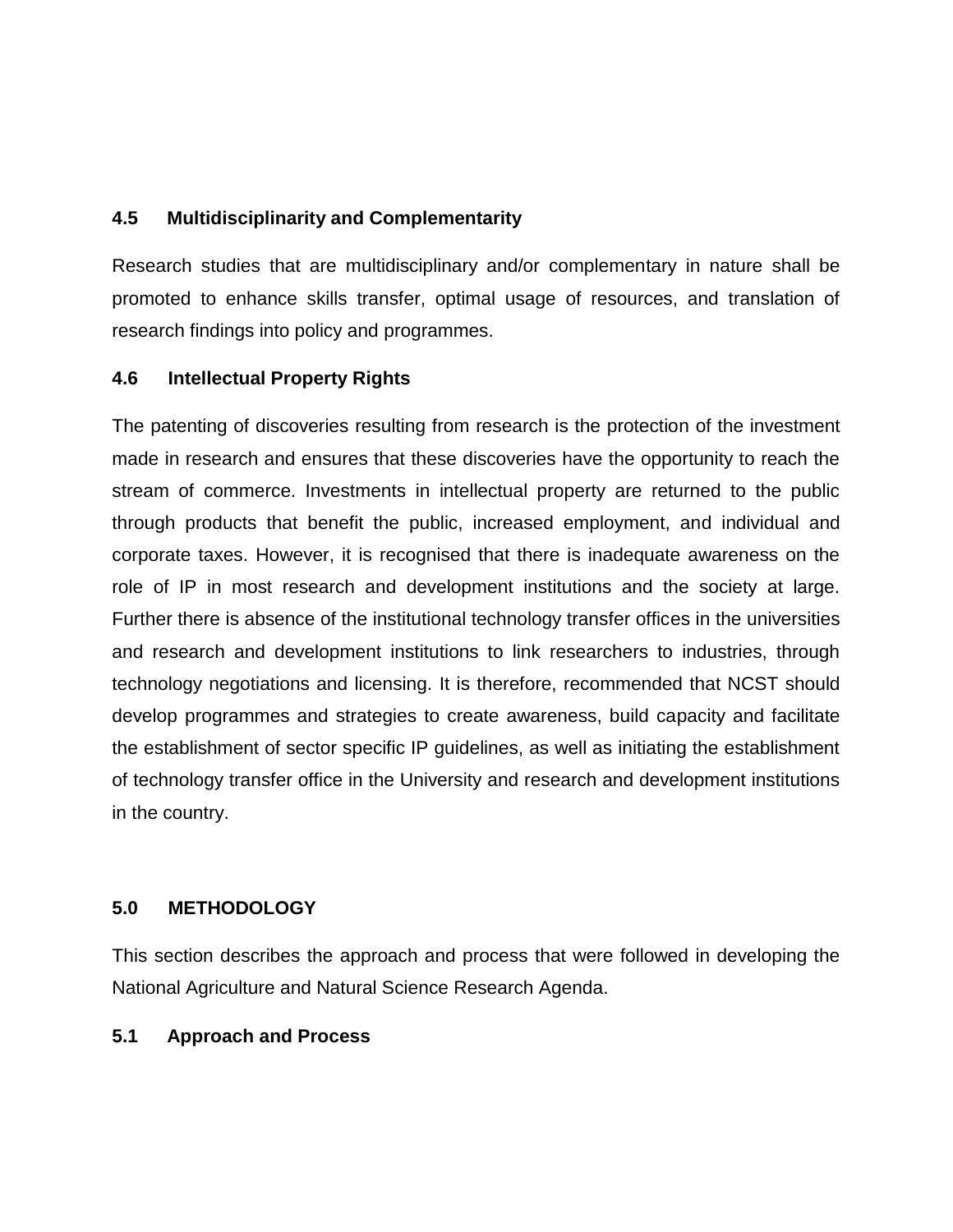The setting of research priorities was guided by principles of country demand driven; analytical evidence; stakeholder participation; transparency and value-drivenness.

The general process that was followed included the undertaking of the following key activities;

- Establishment of the National Task Force for the Development of the NANSRA with concrete terms of reference
- National Taskforce Workshop for the Identification of the Thematic Priority Research Areas.
- Gap analysis studies in the identified thematic priority areas of research to inform the drafting of the NANSRA
- Conducting gap analysis studies by the task force team using literature review, key informant interviews, institutional consultations and focus group discussions as data collection techniques.
- Subgroup meetings for each thematic priority area to review findings of gap analysis studies
- Revision of gap analysis reports by Task Force.
- National Task Force Meeting to review revised gap analysis reports
- Drafting of the NANSRA using the gap analysis reports
- Review of the Draft NANSRA by a special team of advisors in agriculture and natural sciences research
- Incorporation of comments from a team of advisors
- National stakeholders' consultative meeting on the draft NANSRA
- Finalization of the NANSRA document by incorporating comments from stakeholders workshop

#### **6.0 RESEARCH AREAS**

This section presents the key research priorities. The priorities are organized in eighteen thematic areas which were identified as key priority research areas for Malawi. These areas are: crop production; crop value addition; crop diversification; seed and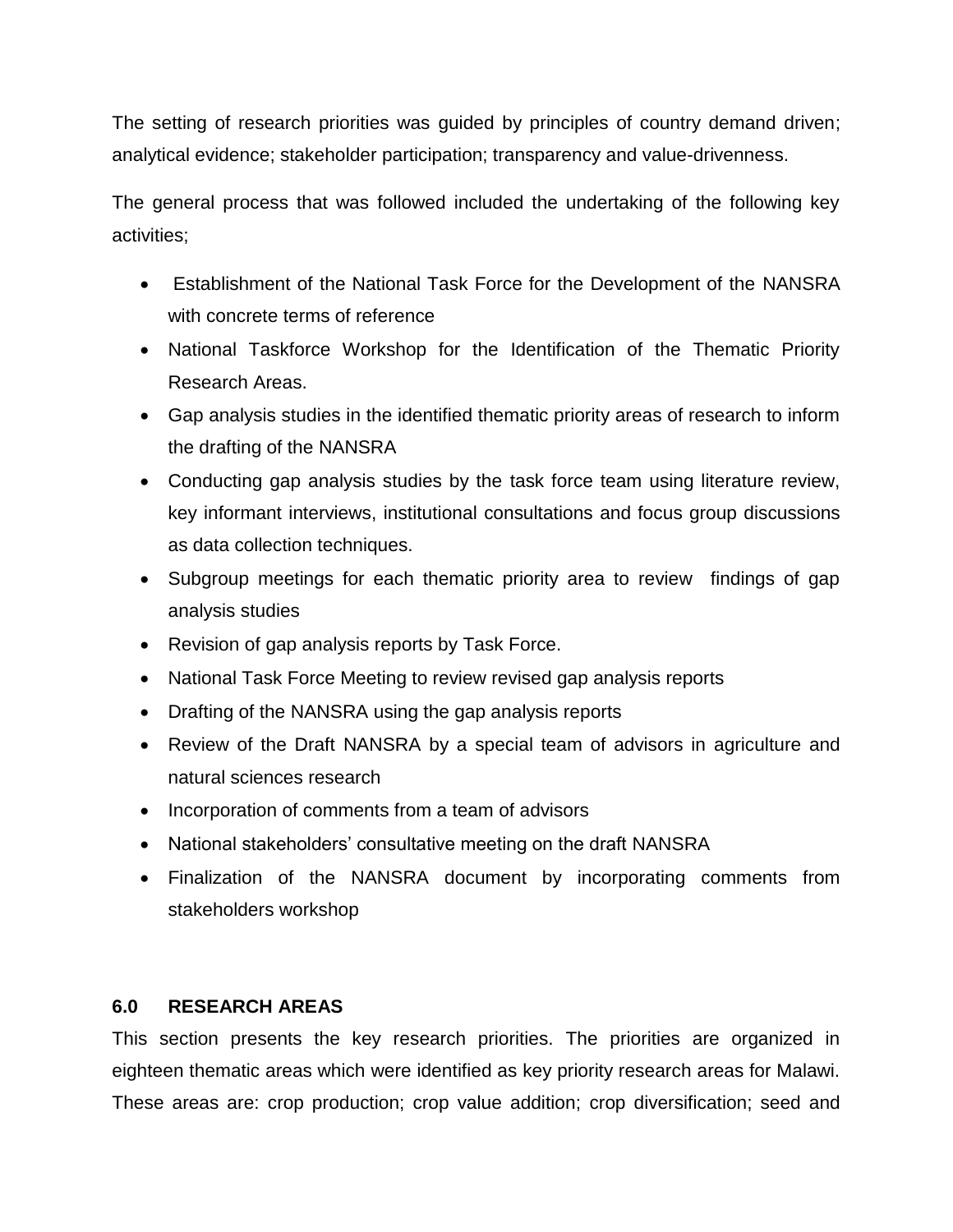germ-plasm conservation; livestock production; animal products and value addition; animal health; agricultural mechanization; irrigation; biotechnology; climate change; aquaculture; fisheries; forestry; soil; water resources; environmental pollution; basic sciences. Within each of these thematic priority areas, priorities are articulated in specific sub-themes. An attempt has been made to outline these priorities within each sub-theme.

#### **6.1 CROP PRODUCTION**

The world population is rising every day and this call for more food to be produced. The subsistence approach of producing food is being challenged by among other things, climate change and the growing numbers of resistant and recalcitrant weeds and pests. To overcome these challenges, research is the answer. Innovative ways of growing food crops must be found if farming communities are to sustain their agricultural activities. Also post harvest losses need to be mitigated through better ways of storage and this can be done through research in the following areas.

- i. Breeding for high yield and adaptability for all major crops
- ii. Integrated weed, pest, disease and quality management
- iii. Post harvest losses management
- iv. Development of area specific agronomic recommendations
- v. Conservation agriculture and land resource management
- vi. Soil health and fertility improvement

### **6.2 CROP VALUE ADDITION**

Farming communities need to benefit from their efforts. For this to happen, farmers need to add value to their crops as the selling of unprocessed food crops brings limited returns to farmers . This can be done through, among other things, processing of the raw food. To come up with the best ways of processing raw food and preserving them before selling requires innovation as the environment in which farmers operate is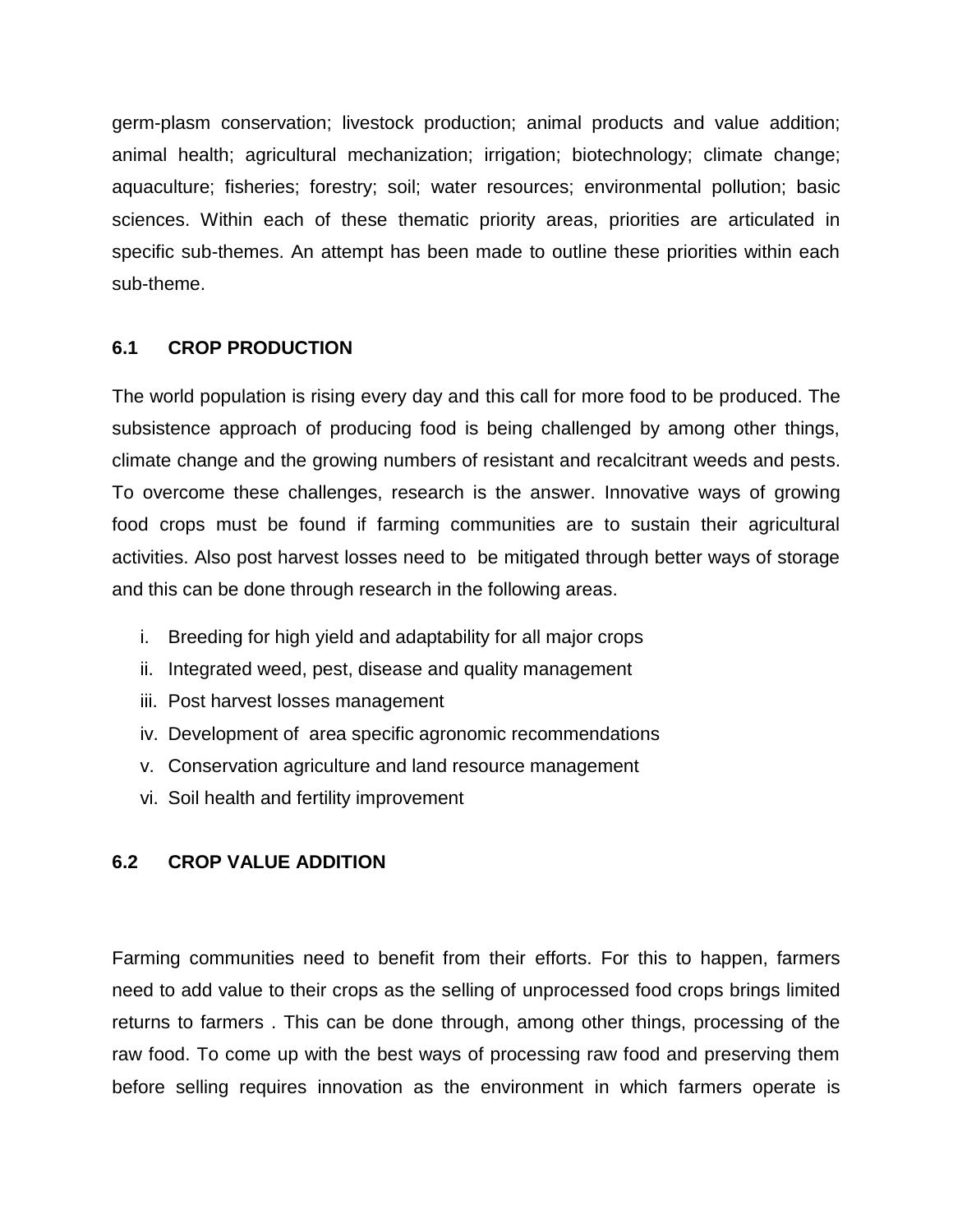continually changing. This necessitates the employment of research to generate new knowledge to enable farmers sustainably add value to their agricultural products in the following areas.

- i. Agro-products processing
- ii. Agro-packaging and marketing
- iii. Preservation
- iv. quality assurance and Certification
- v. Crop multiple utilization

### **6.3 CROP DIVERSIFICATION**

Farming communities need to diversify their crop production. This is necessitated by among other things, climate change and unpredictable weather patterns. Diversification ensures production if weather conditions favour one crop and not the other. If for example maize fails due to adverse weather conditions, one can benefit from drought resistant crops such as cassava. To identify various crops for diversification research shall be carried out in the following areas;

- Enhancement and promotion of alternative high income crops such as cotton , horticulture and floriculture,
- Domestication of indigenous crops
- Quality analysis of non-traditional and indigenous crops;
- Value addition of non-traditional and indigenous crops

### **6.4 GERM PLASM CONSERVATION**

Plant genetic resources (germplasm) are the foundation for sustainable agriculture and Malawi's food security. They possess genes that offer resistance to pests and diseases and resilience to abiotic stresses, such as drought tolerance, soil erosion, and other constraints.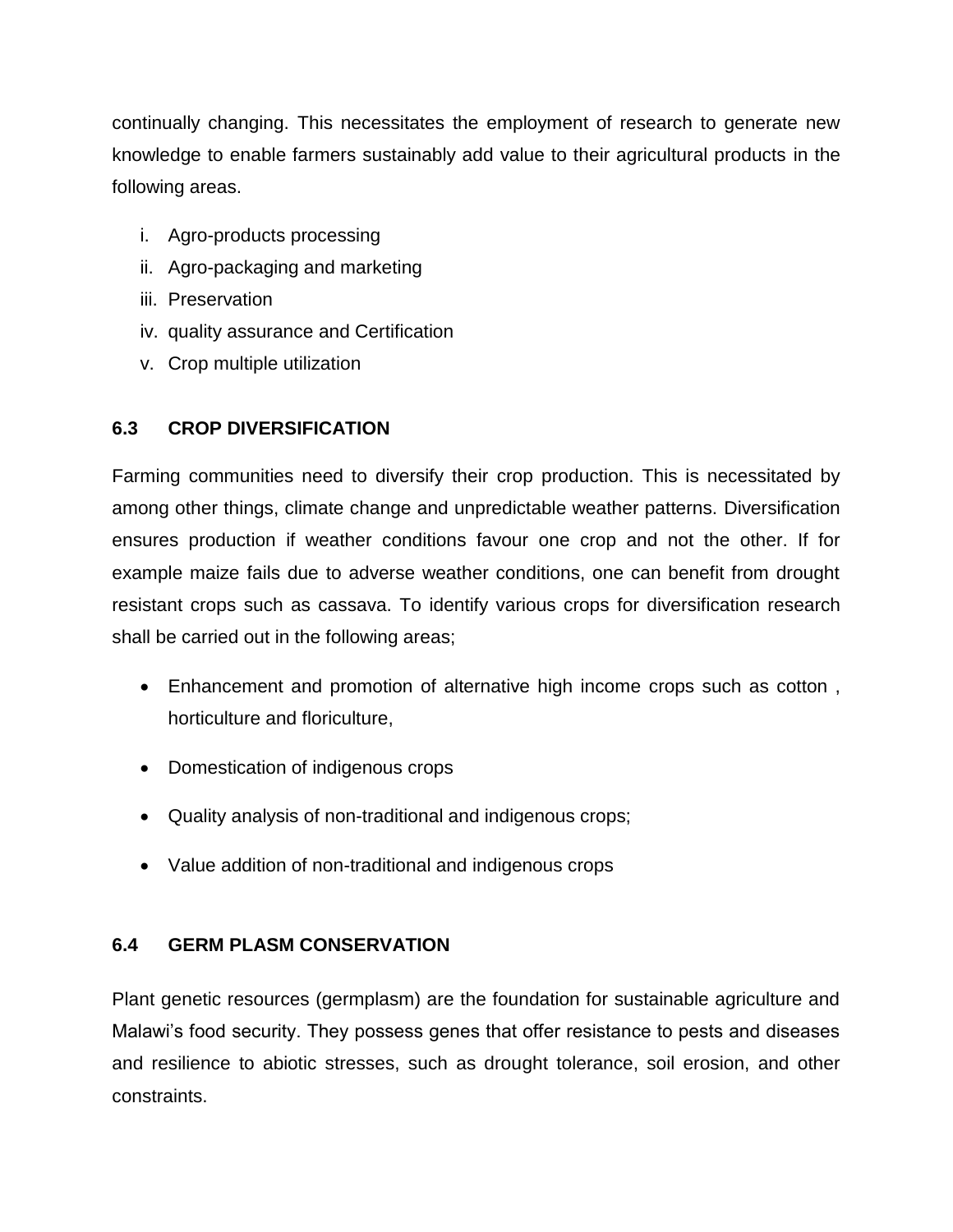However, genetic resources are eroding at unprecedented rates as a result of the loss of habitat, outbreaks of pests and diseases, and abiotic stresses. Therefore, it has become imperative to conserve genetic resources for agricultural sustainability and the preservation of biological diversity.

Conservation requires use of clean planting materials such as materials are seeds. Clean production of seeds in a changing environment requires new knowledge that is generated through research. So too new knowledge is required to store germplasm in variable environmental conditions. Research in the following areas is envisaged to promote seed and germ plasm conservation.

- i. Enhancement and promotion of locally developed crop varieties
- ii. Biochemical and molecular characterization of germ plasm
- iii. Preservation of germ plasm
- iv. Quality assurance and certification

### **6.5 LIVESTOCK PRODUCTION**

The purpose of the livestock production research is to develop and disseminate appropriate technologies and promoting their adoption to facilitate profitable livestock production in Malawi. Malawi is lagging in terms of quality and quantity of animals for food, hence the need to improve the status quo through generation of new knowledge through research. Research for the enhancement of livestock production shall be in the following areas:

- i. Breeding and genetic improvement
- ii. Enhancement of non conventional livestock production
- iii. Feeds and feeding
- iv. Livestock disease and parasite management
- v. Enhancement of animal welfare

## **6.6 ANIMAL PRODUCTS AND VALUE ADDITION**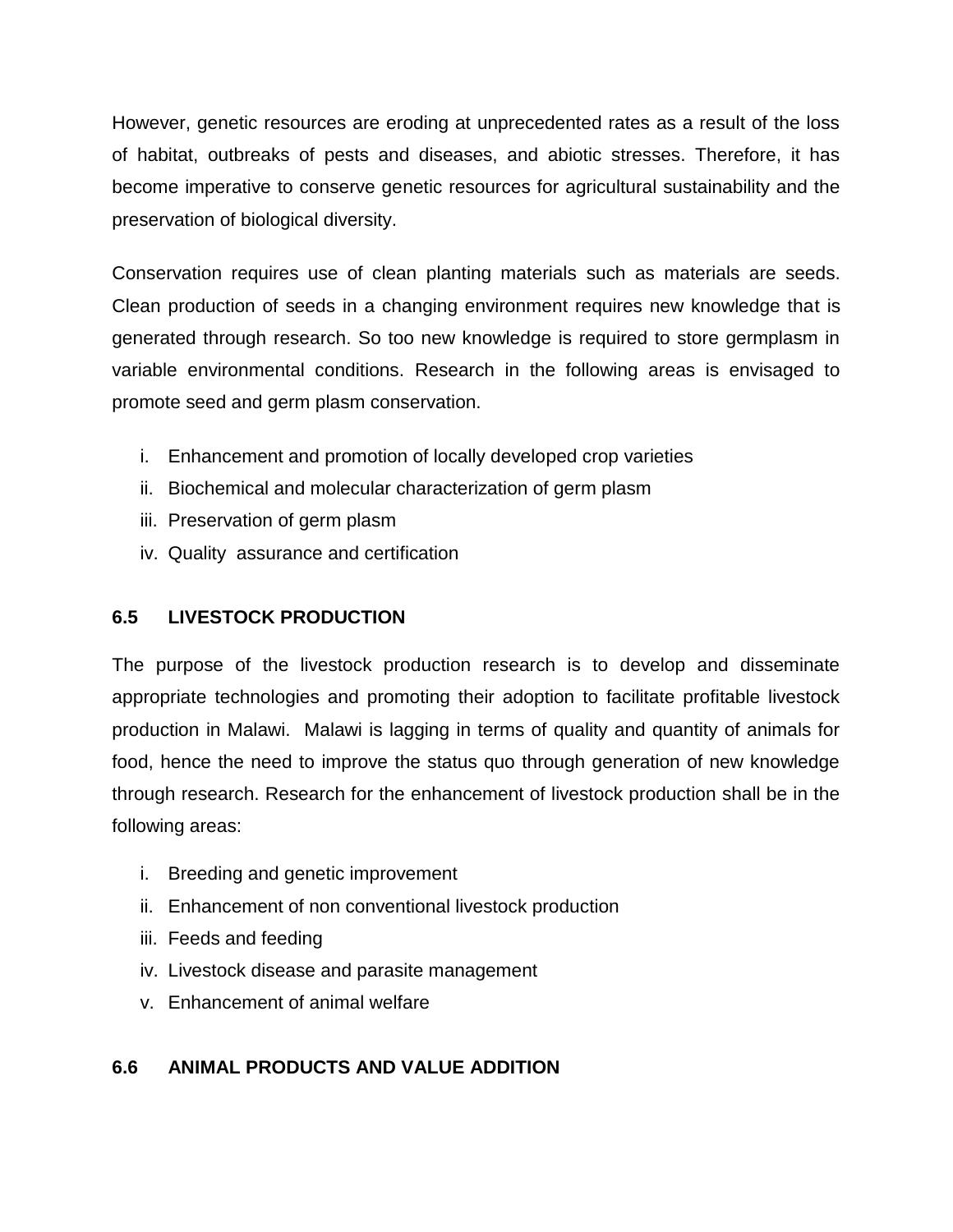Many of the value added foods are designed to decrease chances of diseases, managing the disease conditions, extending their shelf- life, maximization of livestock products and promoting health of the consumers. In order for the processes to be done sustainably and with innovation, research has to come into play. Value addition has the advantage of increasing profit margins to farmers. As the market forces are versatile, to maintain the farmers in the market world, the farmers need the support of research in the following areas;

- i. Processing of livestock and livestock products
- ii. Utilization of livestock and livestock products
- iii. Humane slaughter
- iv. Maximization of livestock and livestock products
- v. Animal products and drug residues

#### **6.7 DOMESTIC AND WILD ANIMAL HEALTH**

Research can help management and understanding: diagnosis, epidemiology, pathogenesis, and genomics of bacterial and viral pathogens of human and foodproducing animals. Animal health research is aimed at improving the health of both domesticated and wild animals. The health of domesticated animals, with respect to food animals, has an impact on food production and farmers' returns after sales. It is also important that the health of wild animals is taken care of as some diseases can be transmitted from wild animals to farm and household animals. The health of domesticated animals may also have a bearing on human life as some diseases can be transmitted from animals to people. Research in the following areas is therefore encouraged;

- i. Trans-boundary animal disease control
- ii. Rapid diagnostic techniques for early diseases detection
- iii. Enhancement of veterinary public health
- iv. Enhancement of veterinary epidemiology
- v. Animal disease vaccine production and use
- vi. Disposal of diseased and culled animals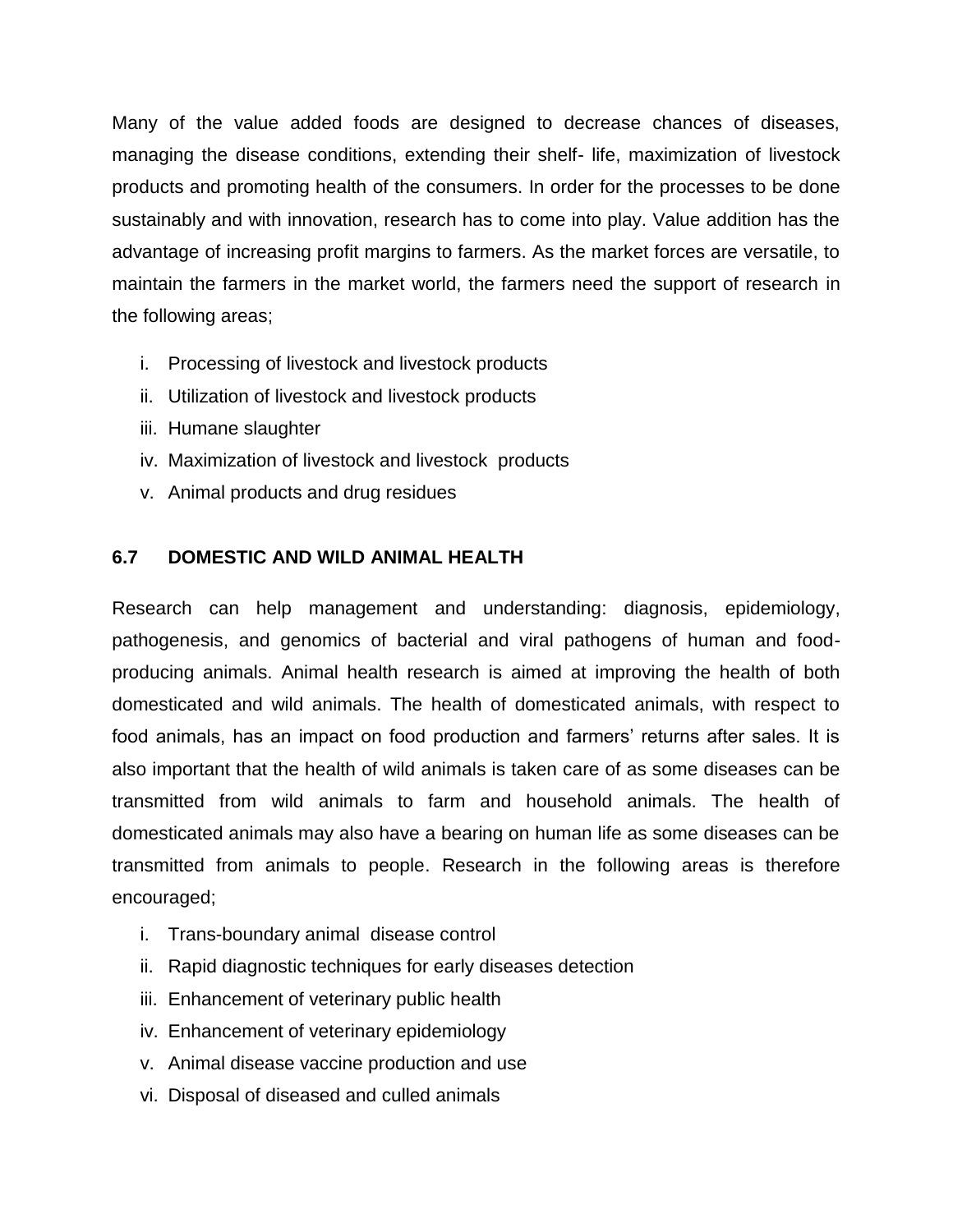- vii. Animal quarantine services
- viii.Inspectorate and regulatory services
- ix. Animal disease research and investigation
- x. Animal welfare and health
- xi. Vector borne disease of livestock

### **6.8 AGRICULTURAL MECHANIZATION AND FARM IMPLEMENTS**

Agriculture in Malawi is yet to be mechanized at a large scale. Research can help to develop low-cost and appropriate farm mechanization technologies and their subsequent promotion for increased agricultural productivity in Malawi. The basic objective of the research is to design, develop, test, adapt and promote low-cost, appropriate and innovative farm mechanization technologies. The research in this area can help to boost food production as many small-scale farmers would access the low cost technologies. Research can find measures to mitigate the negative impacts of mechanized agriculture.

- i. Development of new and alternative machines
- ii. Barriers to adoption of agricultural mechanization.

#### **6.9 IRRIGATION**

The efficiency of water application is controlled by the design of the irrigation system, and the way in which the watering program is scheduled to come up with best irrigation designs and minimize any negative impacts like increase of salts in an irrigated land, research can provide answers for specific areas.

- i. Crop water efficiency
- ii. Irrigation systems/designs
- iii. Irrigation water management
- iv. Water quality management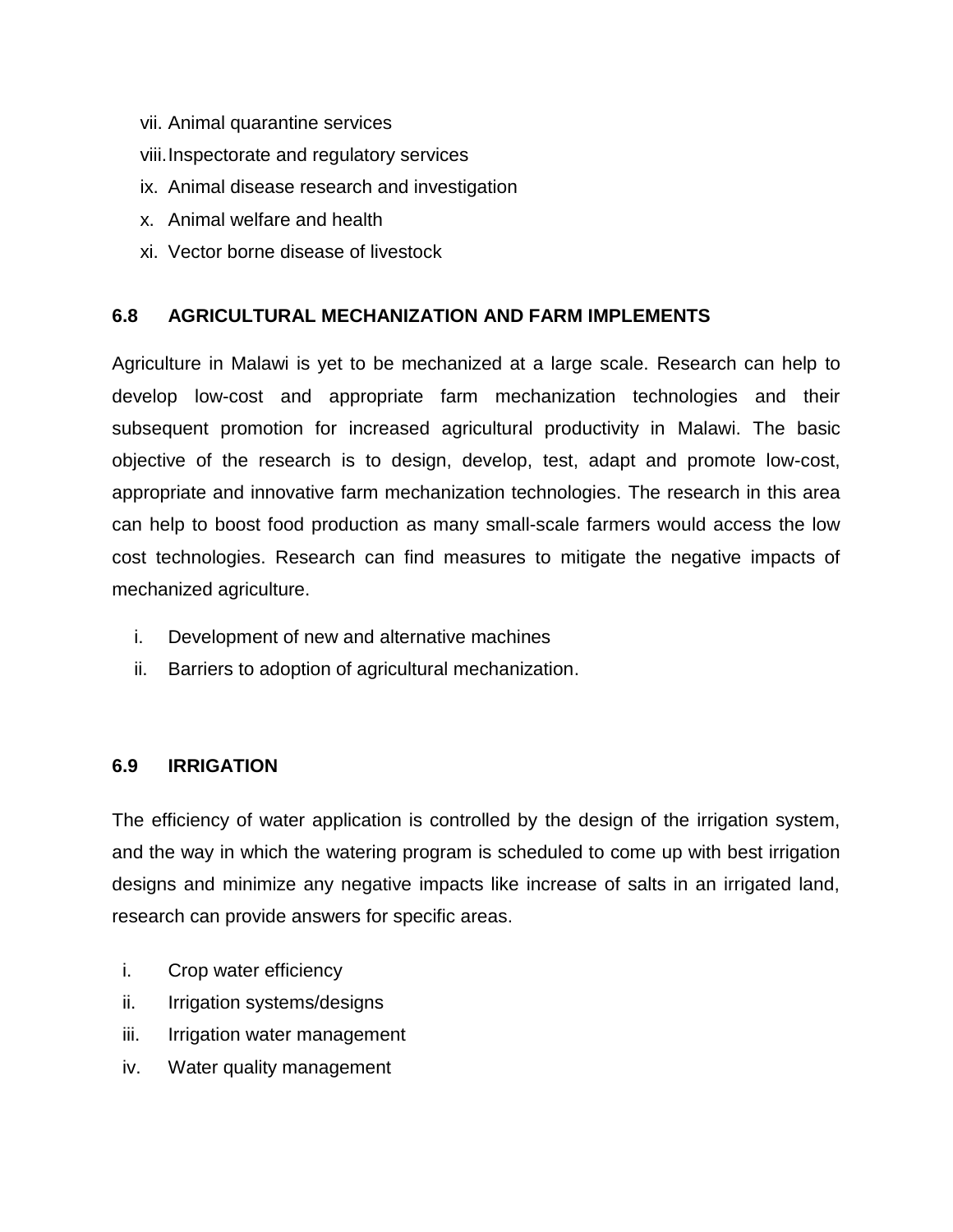#### **6.10 BIOTECHNOLOGY AND BIOSAFETY**

Biotechnology finds applications in food science, medicine, the environment and agriculture and research is rapidly expanding the possibilities of where it will be used next. Any technology brings with it risks as well as benefits, and biotechnology is no exception. These risks need to be carefully assessed before a genetically modified plant, animal or micro-organism is released. Careful assessment of any biotechnology products calls for research. This means that research in biotechnology is important for two reasons and these are: to investigate new applications in various disciplines and to safeguard human health and the environment from adverse impacts of biotech products.

- i. Development of Genetically Modified Organisms verification protocols
- ii. Confined field trials of GMO crops
- iii. Molecular characterization of genetic diversity
- iv. Molecular diagnostics
- v. Genetic modification
- vi. Risk assessment and management
- vii. Marker assisted breeding and selection
- viii.Tissue culture

### **6.11 CLIMATE CHANGE**

Conducting research on climate change issues is essential to understand the challenges and opportunities that global warming may have on our planet and Malawi in particular. Research will help Malawi to address what measures will be needed to adapt to these impacts and how Malawi can mitigate against the effects. Areas of research therefore include:

- i. Climate and climate change modeling;
- ii. Adaptation and coping mechanisms to climate change
- iii. Indigenous knowledge and climate change
- iv. Mitigation strategies against climate change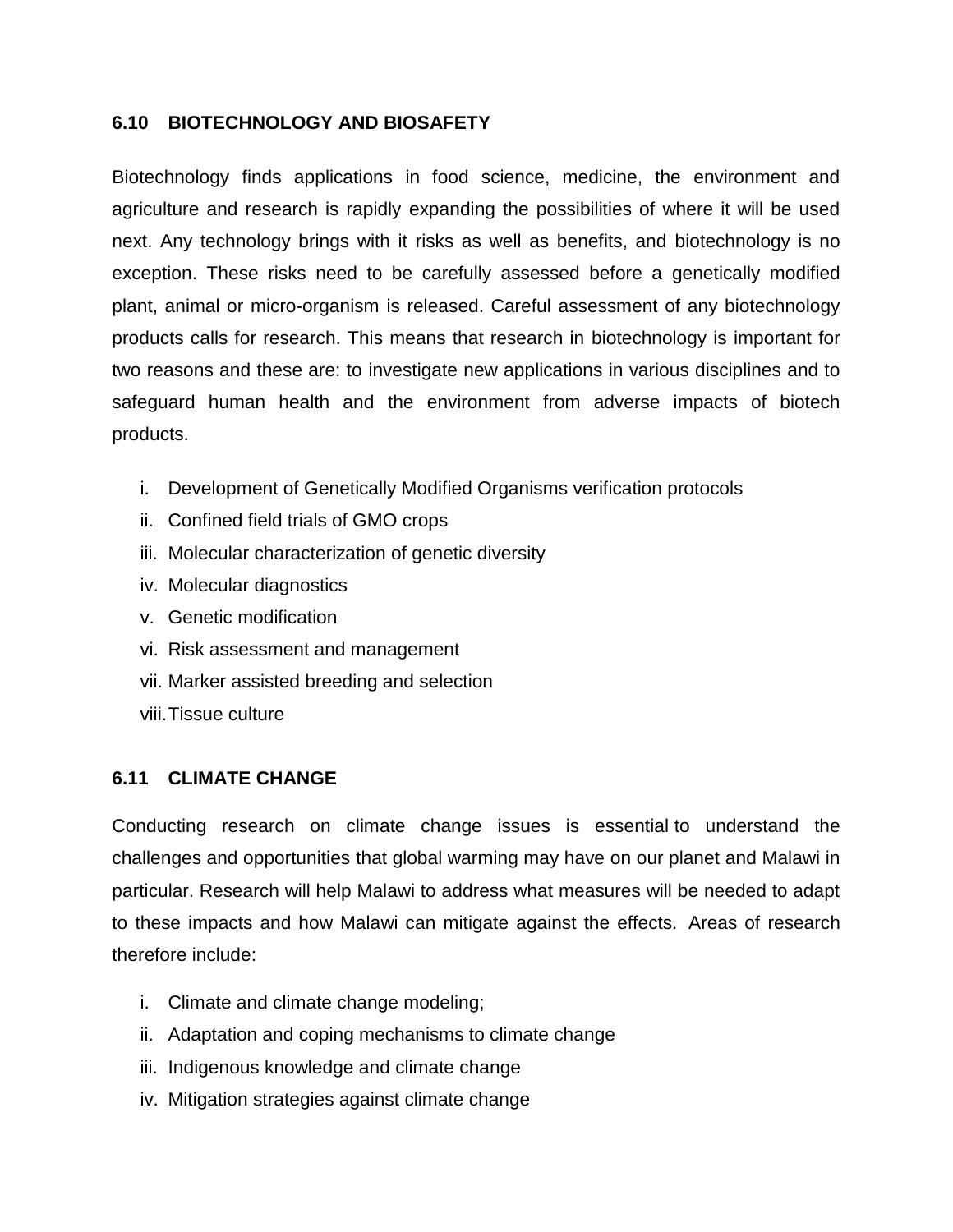v. Climate smart agriculture

#### **6.12 AQUACULTURE**

Many challenges currently face the aquaculture sector. A large number of fish stocks are being overexploited leading to aquaculture production almost not being there in Malawi. To tackle these issues, research can provide the much needed mitigating measures. Research in a variety of ways can underpin better management and promote the sustainable and competitive development of aquaculture. The research activities can provide the necessary knowledge and technological base to strengthen sustainable management as well as to promote the sustainable and competitive development of aquaculture. While doing this, environmental and socio-economic factors must be considered. Research in the following areas is important to boost aquaculture:

- i. Breeding and genetics
- ii. Design of aquaculture designs
- iii. Fish nutrition
- iv. Disease and parasite control
- v. Maximization of fish and fish products
	- Fish processing
	- Handling
	- Packaging
	- Marketing
	- Preservation

#### **6.13 FISHERIES**

Fish research is a branch of zoology known as ichthyology. There are three distinct groups of fish that ichthyologists study: bony fish, cartilaginous fish, and jawless fish. Fish research has become an increasingly important study as fish populations decline throughout the world including Malawi due to population increase that has put immense pressure on fish resources. The decline of fish has an immense impact on lake and river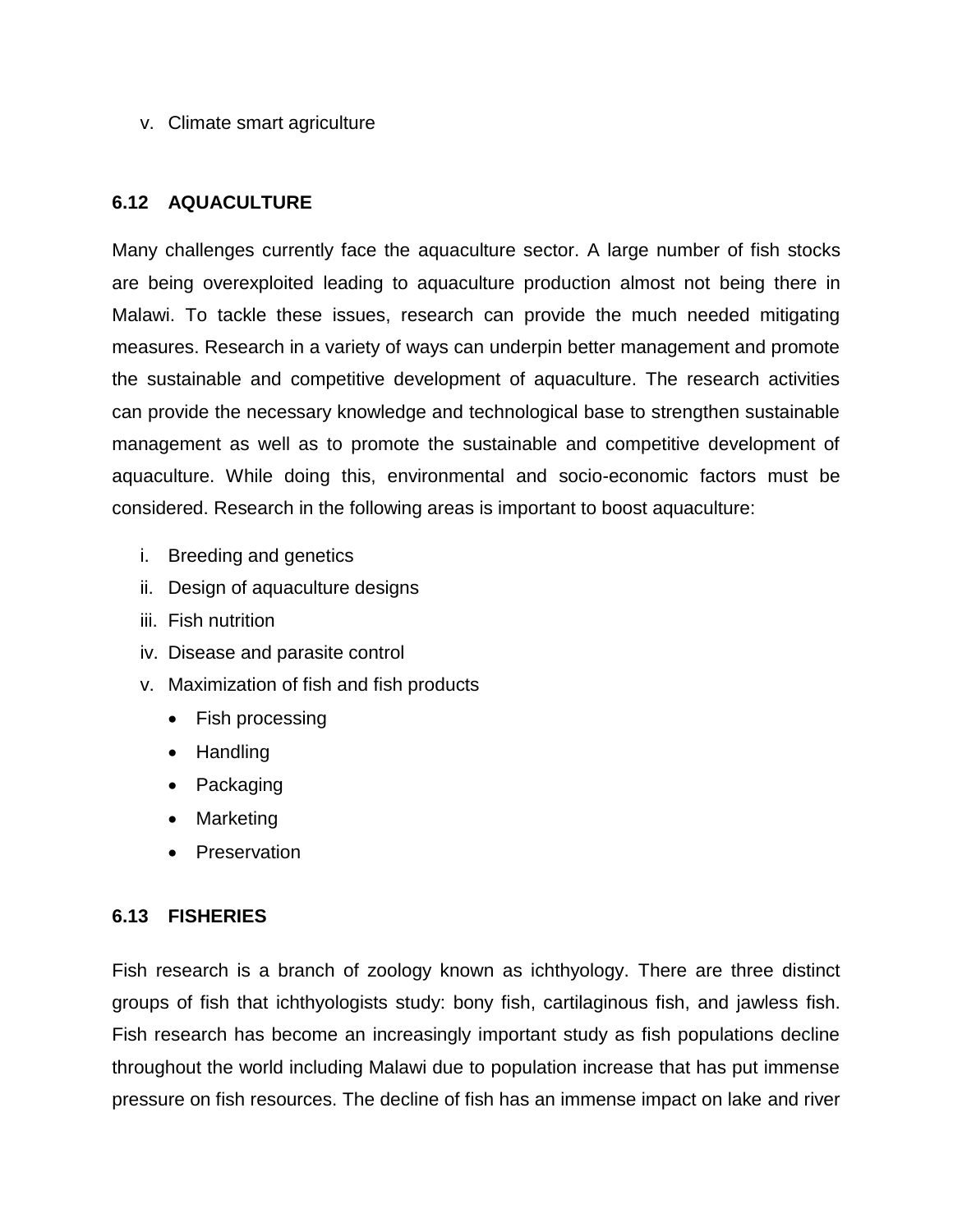ecosystems as well as a significant impact on one of the primary food sources for people in Malawi. Overfishing has significantly reduced fish populations across a large number of species. Research in ichthyology helps policy makers determine what course of action to take in order to maintain fish populations in Malawi waters. National and international policies are determined based on the data provided by fisheries research in such areas as.

- i. Conservation of fish species
- ii. Characterization of fish species
- iii. Fisheries environmental management system
- vi. Maximization of fish and fish products
	- Fish processing
	- Handling
	- Packaging
	- Marketing
	- Preservation

### **6.14 FORESTRY**

Forest & Forest Products are important economical and environmental resources in Malawi. Research may also provide solutions to new diseases and pests affecting these resources. Above all the forests should be managed with climate change in mind so that they do not go extinct. The areas of research in this aspect include

- i. Genetics and tree improvement
- ii. Forestry ecology and ecosystem
- iii. Forest conservation and protection
- iv. Characterization of forest biodiversity
- v. Ethno-botanical / economic botany research
- vi. Utilization of timber and non-timber products
- vii. Forest management systems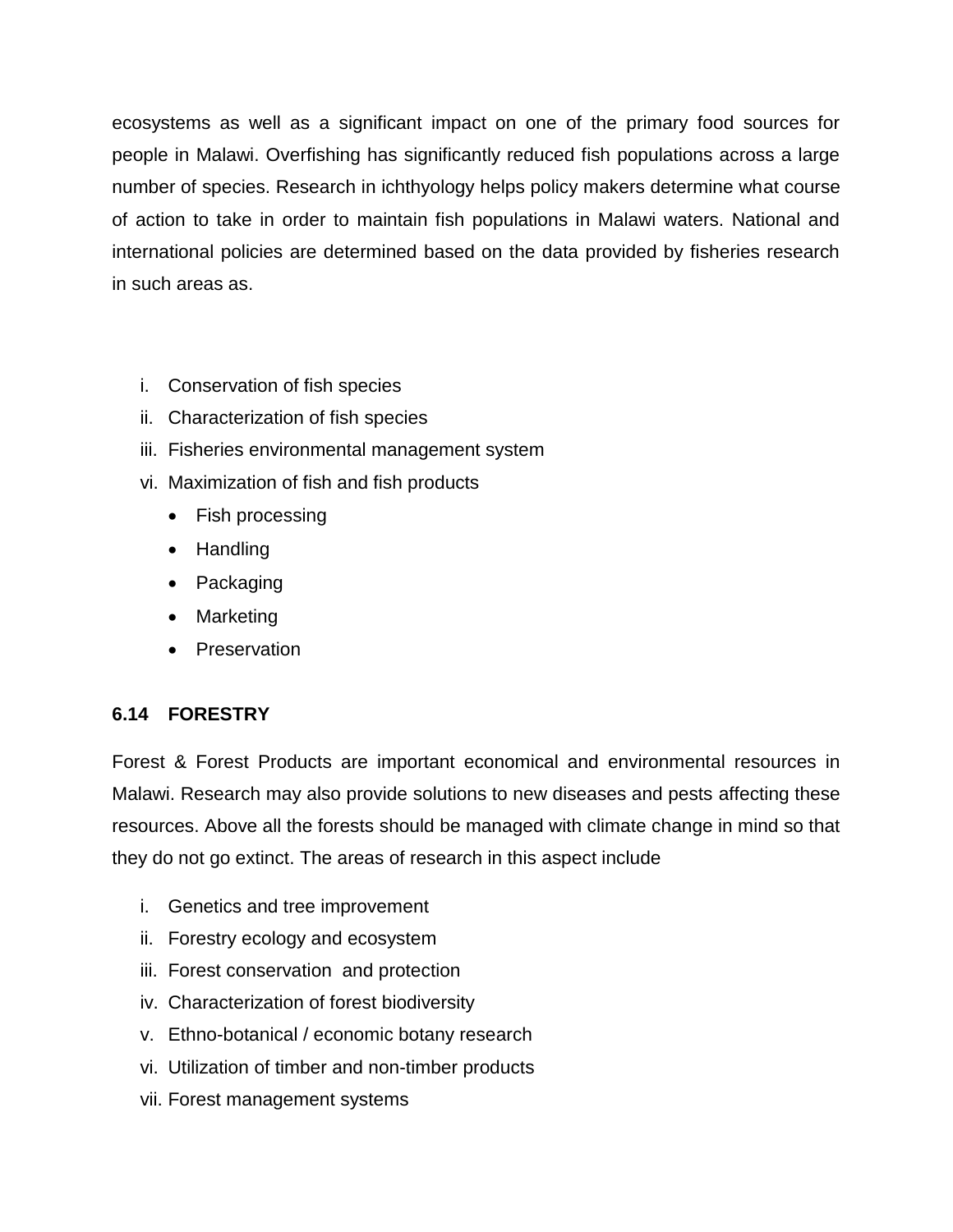viii.Ecological inventories and modeling

### **6.15 SOIL**

The role of soil is studied in both pristine and impacted systems in natural, agricultural and industrial contexts. It is important to study soils because soils are at an interface between geological, atmospheric, biological and hydrological systems. Understanding this crucial area is key to effectively managing the vital ecosystem services that support human health and well being. Important research areas include:

- i. Soil conservation
- ii. Soil fertility improvement
- iii. Soil treatment and remediation
- iv. Soil characterization
- v. Soil utilization

### **6.16 WATER RESOURCES**

There are two types of water sources in Malawi and these are surface water and groundwater. Water is not in a uniform way available to all Malawians due to quantity and quality problems. Water may be available in large quantities, like along the lakes and rivers, but it may not be safe for human consumption due to microbial and physicochemical contamination. Both ground and surface water may be contaminated due to both anthropogenic activities and natural processes. To make the water suitable for human use there is need to understand how good the available water is so that it can be treated according to what is in the water. This can be done through research. In addition to having water of poor quality, quantities may be a problem and therefore innovative ways may need to be found to control its usage and conserve it. This too needs research such areas as:

i. Water conservation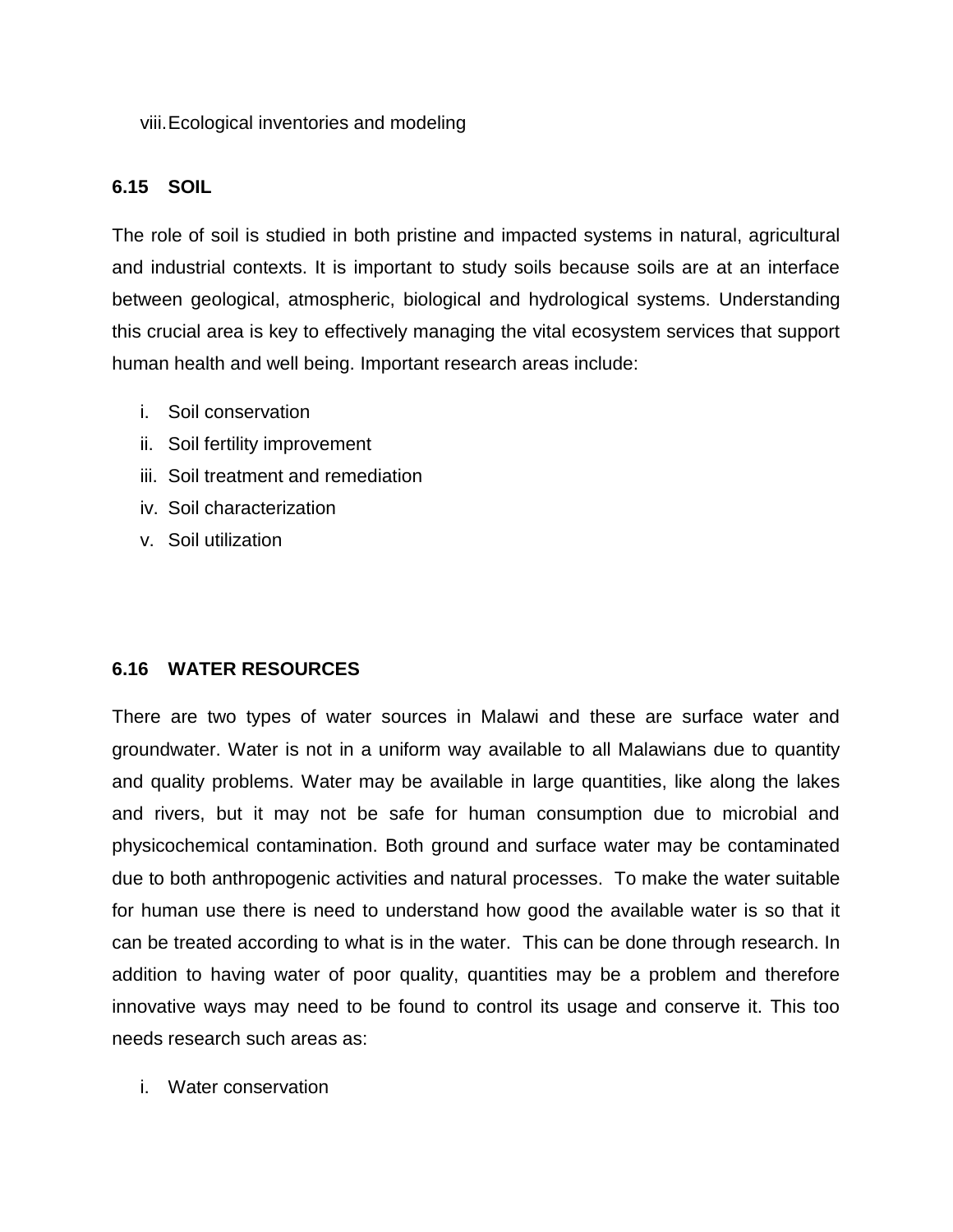- ii. Water quality assessment and monitoring
- iii. Estimation of water availability
- iv. Water resources and indigenous knowledge system
- v. Water treatment and cleanup technologies
- vi. Water catchment management
- vii. Water conveyance systems

### **6.17 ENVIRONMENTAL POLLUTION**

Pollution has an impact on public health as it has a bearing on the burden of diseases in Malawi. Prolonged exposure to environmental pollution can have adverse impacts on one's health although sometimes it takes long for diseases to be manifested partly due to long incubation period. It is important to understand the sources of air, water and soil pollution so that mitigation strategies can be mapped out. For this to take place research has to come into play to provide the much needed life saving answers in such areas as.

- i. Air, water and soil pollution monitoring
- ii. Development of air, water and soil clean-up strategies
- iii. Environmental degradation
- iv. Environmental pollution modeling, dynamics and transformations
- v. Water and sanitation
- vi. Waste management

### **6.18 BASIC SCIENCES**

Basic science research is important to generate new knowledge, as a foundation of latter innovations and applications. This knowledge may not be used to solve problems immediately but can be used later in life. For example, Biotechnology is useful now but in the past it was not immediately useful. The research agenda therefore encourages basic research for generation of new knowledge or enhancing understanding of new knowledge or enhancing understanding in all aspects of agriculture and natural sciences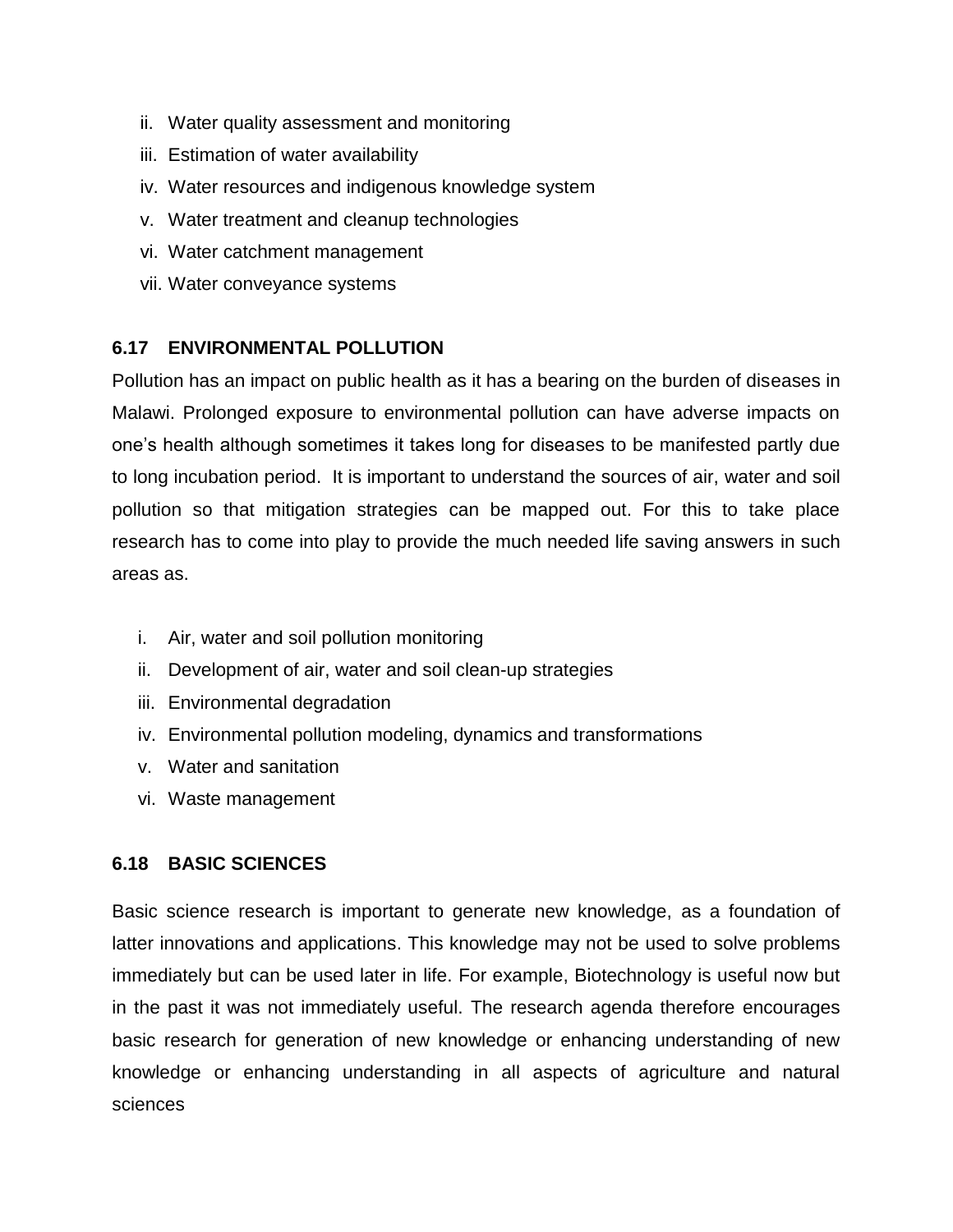## **7.0 IMPLEMENTATION OF THE RESEARCH AGENDA**

The NANSRA is the overarching guiding instrument for generating evidence that will be used in the agriculture and natural sciences sector in order to inform the development of policies and agricultural interventions. To ensure full implementation of the Research Agenda, there is a need for involvement of various stakeholders at both national and international levels in the design and execution of research. With the support of the legal tutelage of the National Commission for Science and Technology (NCST)

While Government of Malawi appreciates the diversity of needs and interests of different stakeholders in agriculture and natural sciences research, stakeholders are, however, called upon to ensure that research in Malawi is geared towards addressing the research priorities that have been outlined in this document during the period of the Agenda. It is therefore, expected that stakeholders will make deliberate efforts in conducting and supporting research in the identified priorities.

### *7.1 Stakeholders*

Key stakeholders that are being called upon for the implementation of the Agenda include Government Ministries with line functions that have bearing on determinants of agriculture and natural sciences and their research centres of excellences and affiliate; research institutions; Public and private academia circles; the civil society organizations; private sector organizations; NGOs; INGOs; and international co-operating partners.

### *7.2 Coordinating Structures*

Key coordinating and regulatory structures and mechanisms for agriculture and natural sciences research review and clearance in Malawi in the identified priorities shall remain the National Committee on Agriculture and Natural Sciences of the NCST.

### *7.3 Capacity Building, Transparency and Accountability*

To ensure ownership in the design and execution of the NANSRA, stakeholders' efforts aimed at fostering capacity building in the conduct and dissemination of research results by local researchers and research institutions will be promoted.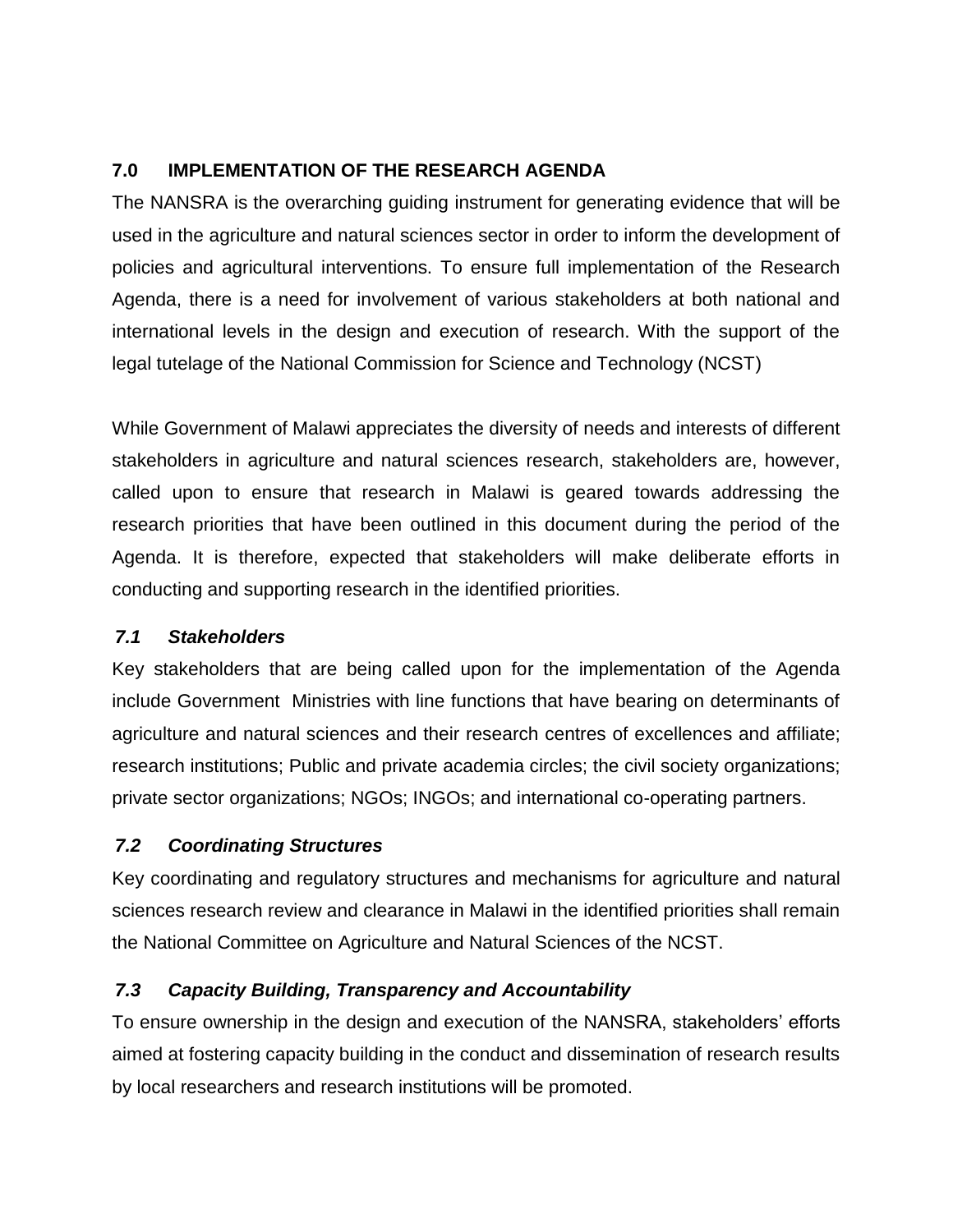To mitigate implementation risks, any strategies or efforts by stakeholders geared towards achieving successful operationalisation of the Agenda will be fostered. Such efforts and strategies will revolve around the following;

- **Capacity risks:** promoting covering issues of human and financial resources, processes and systems in research;
- **Governance risks:** targeting ownership, decision-making, accountability, transparency and oversight in research;

# **8.0 FINANCING OF THE NATIONAL AGRICULTURE AND NATURAL SCIENCES RESEARCH AGENDA**

Financing of research in the identified priority areas is critical for the realization of the goal and objectives of this Agenda. Stakeholders are, therefore, implored to support the financing of research geared towards addressing priorities outlined in this Agenda. The following mechanisms of financing this Agenda shall be pursued:

### *8.1 Government Funding*

Government shall commit direct resources at various levels to support the undertaking of research in the identified priorities. This will be done through the established Science and Technology Fund.

### *8.2 Research Grant Scheme*

Researchers and all other stakeholders wanting to undertake research in the identified priorities shall be encouraged to take advantage of the existing national and international research grant schemes which exists.

## *8.3 Public and Private Partnerships*

Public and private partnerships shall be an important vehicle for nurturing resource mobilization for research in the priority areas. Researchers in public and private sectors shall be encouraged to pursue a spirit of collaboration in undertaking research. Deliberate efforts in cultivating corporate social responsibility to support the financing of the Agenda shall be encouraged and sought after by researchers at various levels.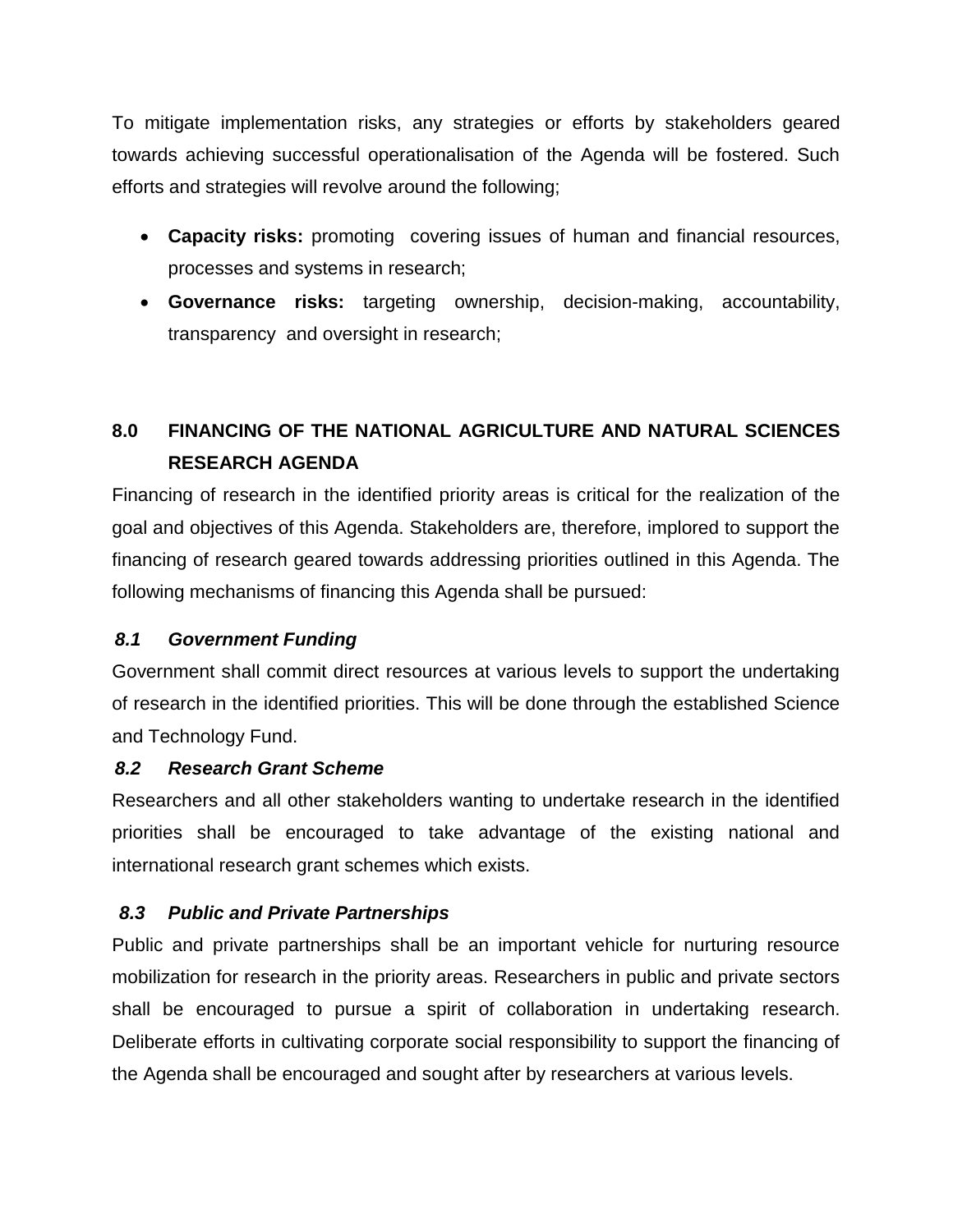#### **9.0 DISSEMINATION OF RESEARCH FINDINGS**

Research dissemination entails popularization of research results. Researchers shall ensure that scientific knowledge is communicated to a wider audience beyond the research community. Reporting of research and its results shall be the responsibility of every researcher and the research institution. The responsibility may be delegated to either the sponsor or any individual upon mutual agreement. Research communication shall entail expressed commitment to publish or disseminate the results within a specified period.

It is incumbent upon research institutions to promote multifaceted and comprehensive research communication to achieve high quality research dissemination. Institutions conducting research in agriculture and natural sciences shall have a responsibility for dissemination of research results to ensure that the results reach end-users. The researchers have a responsibility of publishing and organizing events for dissemination of research results.

All approved research studies shall have a component on dissemination of results. Institutions shall be required to establish budget lines for dissemination of research results. Institutions shall establish research data banks and repositories and compile annual directories of research in order to facilitate access and availability of research data and information for use by end-users.

The National Commission for Science and Technology shall ensure that Research Information is available for utilization at the national level by policy makers, communities, target populations, researchers and all other relevant stakeholders. It is, therefore, hoped that the NANSRA will stimulate interest that will generate research evidence in the identified priority areas.

#### **10.0 MONITORING AND EVALUATION OF THE AGENDA**